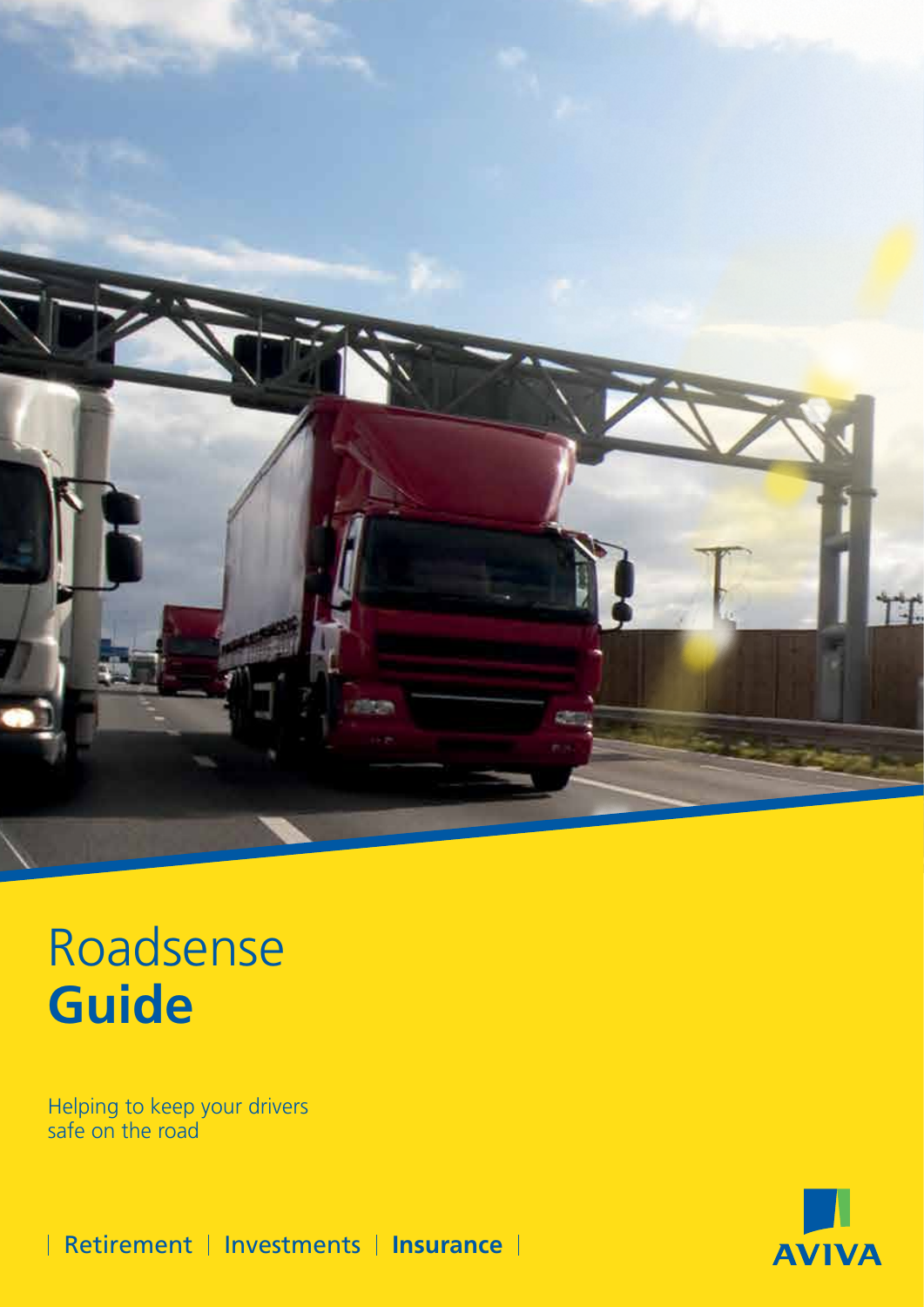### **Contents**

|                                            |         | Page |
|--------------------------------------------|---------|------|
| Foreword                                   |         | 2    |
| What is work-related vehicle safety(WRVS)? |         | 4    |
| Your legal responsibilities                |         | 5    |
| The company and its management             |         | 8    |
| The vehicle                                |         | 10   |
| The driver                                 |         | 13   |
| The journey                                |         | 15   |
| The workplace                              |         | 18   |
| Responding to emergencies                  |         | 20   |
| Accident information                       |         | 21   |
| References, websites, appendices           |         | 23   |
| Pre-driving checks                         | [1]     |      |
| Coupling/Uncoupling procedure              | [iv]    |      |
| Simplified accident analysis form          | [v]     |      |
| Driver application form                    | [vii]   |      |
| Weekly vehicle safety checklist            | [ix]    |      |
| Monthly vehicle safety checklist           | $[x_i]$ |      |
|                                            |         |      |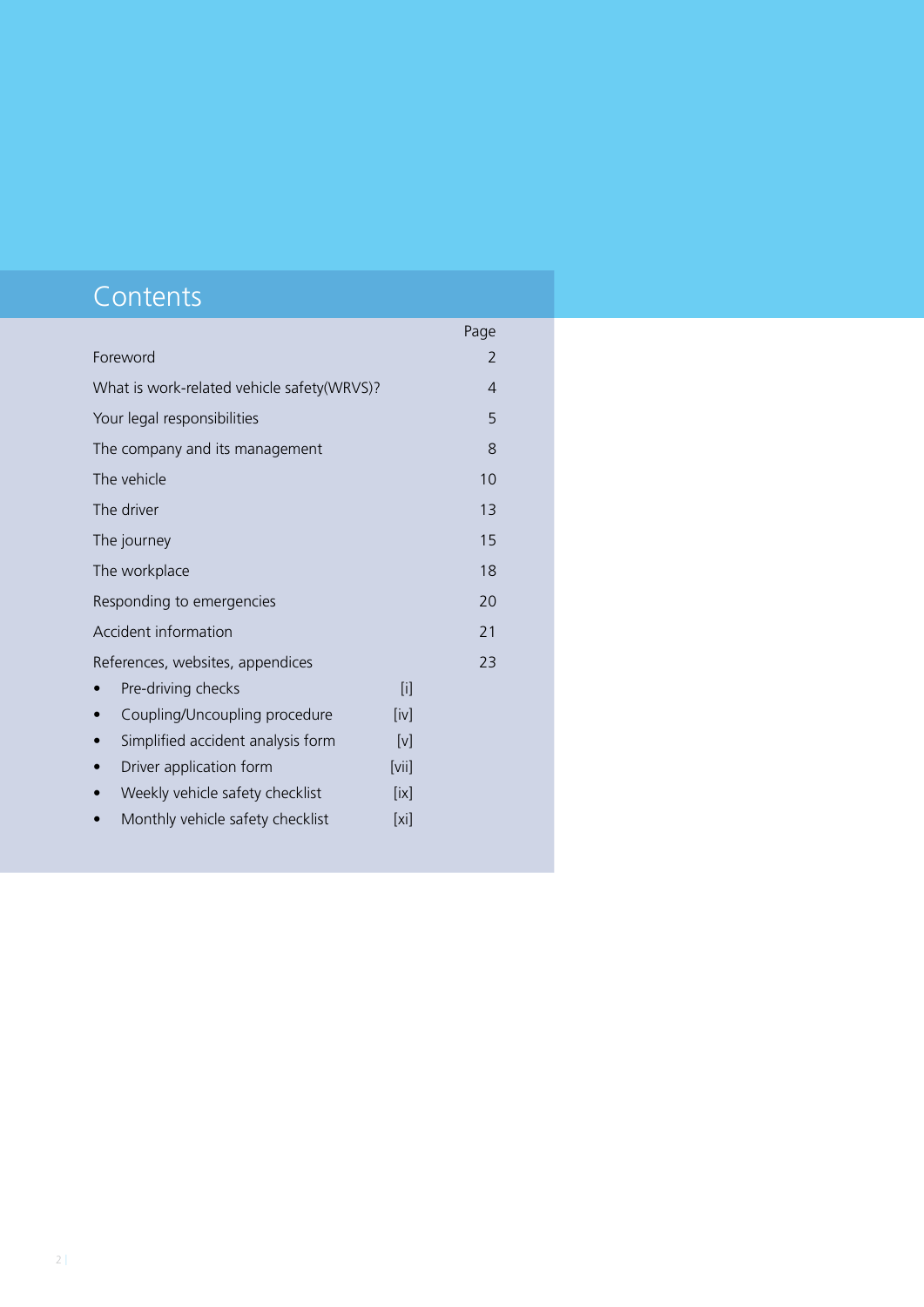## Introducing a hands-on approach to work-related vehicle safety

### Aviva Driving School Ireland Limited

#### **Why choose our Driving School?**

- Our training programmes are individually designed to ensure the training is appropriate to your business.
- We can also help cut your fuel costs by up to 18% by teaching your drivers various techniques on driving economically.
- We also offer Occupational Driver Assessments that can find the most suitable driver for your business, taking into account the driver's attitude to driving as well as competence. Driving assessments usually take two hours and the driver would be asked to drive all available road types.
- Our instructors are approved by the Road Safety Authority and located across Ireland.

If you would like more information on assessments or training please contact our Driving School at 1890 40 50 80.

### Substantial savings on your car insurance

#### Your own car insurance policy

Aviva has a range of policies to suit your needs, and as a pupil of our driving school you can avail of some great premium discounts\*. So make sure to call us when you decide to take out a policy of your own.

#### Up to 40% discount with Ignition

Once you have passed your test, take Ignition - a one-hour on-road driving assessment. Successfully complete the assessment and you could save up to 40% off your car insurance premium\* with Aviva.



\*Terms and conditions apply. See www.aviva.ie for more information. Car insurance is underwritten Aviva Insurance Ireland DAC. Aviva Insurance Ireland Designated Activity Company, trading as Aviva, is regulated by the Central Bank of Ireland. A private company limited by shares. Registered in Ireland No. 605769. Registered Office: One Park Place, Hatch Street, Dublin 2, Ireland, D02 E651.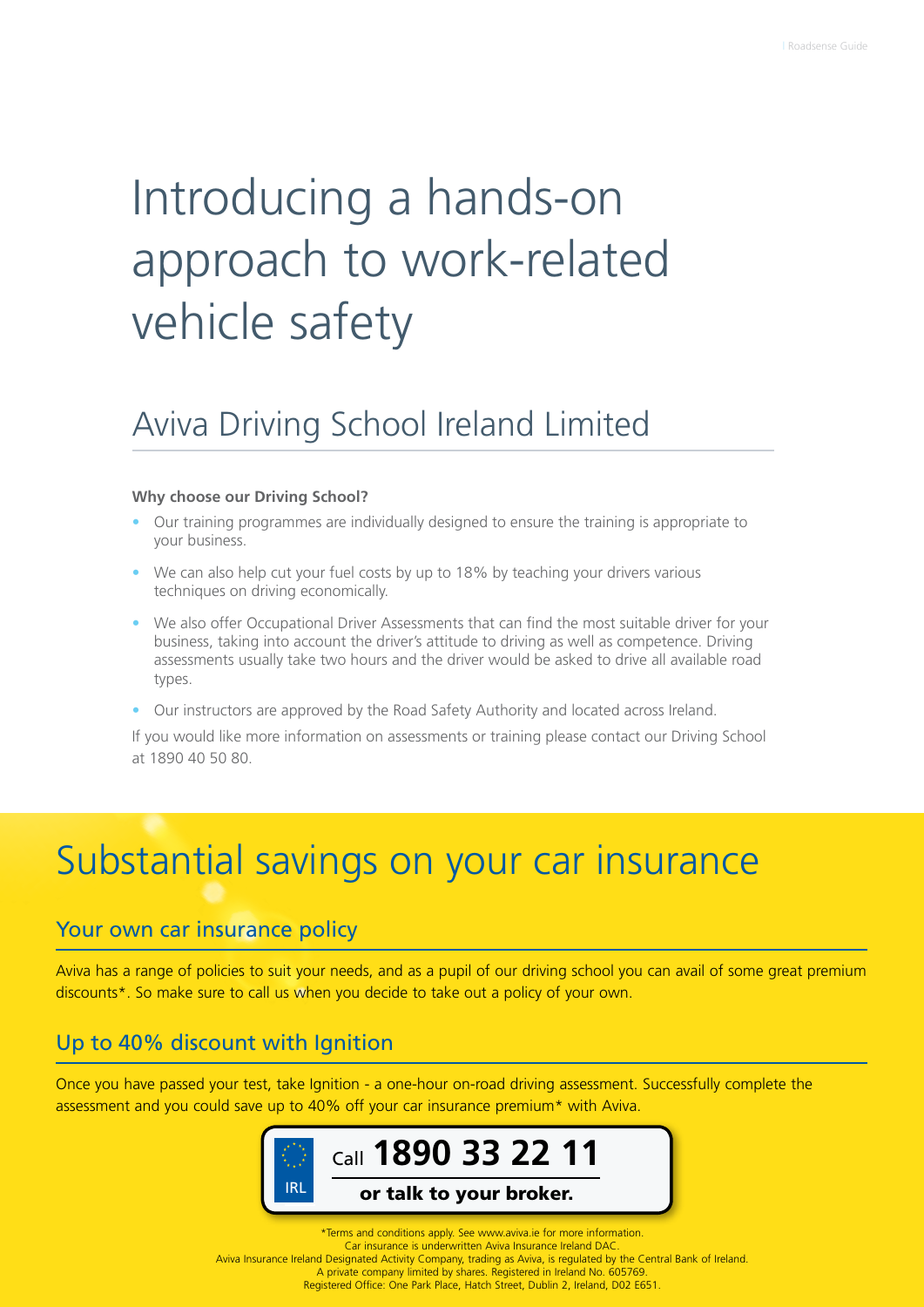

### Foreword

Incidents involving vehicles cause the greatest number of work related deaths in Ireland. Vehicles can be lethal weapons both on the road and in the workplace and for many employees the vehicle is their workplace. In current times, some people may believe that other business pressures are more important and outweigh the management of health and safety. However, there is clear evidence that businesses that embrace workplace health and safety are more competitive and more productive.

The main objective of managing work related vehicle safety is to ensure that employees get home safely to their families at the end of the working day. Preventing vehicle accidents will reduce costs and most importantly, save lives and reduce the pain and suffering of employees, their families and members of the public who may be affected by work related vehicle activities. Employers are particularly well placed to change the attitudes and behaviours of their employees to vehicle safety both on and off the road. Employees who work for companies with high vehicle safety standards are more likely to continue to apply the same standards when driving or being a pedestrian outside of work.

This guide will be a valuable resource for employers in all work sectors who want to improve their company's safety and profitability. As part of the Health and Safety Authority's commitment to working with employers and partners, the Authority is pleased to introduce this guide aimed at reducing the harm caused by vehicles at work.

Martin O'Hallasan

Martin O'Halloran Chief Executive Officer Health and Safety Authority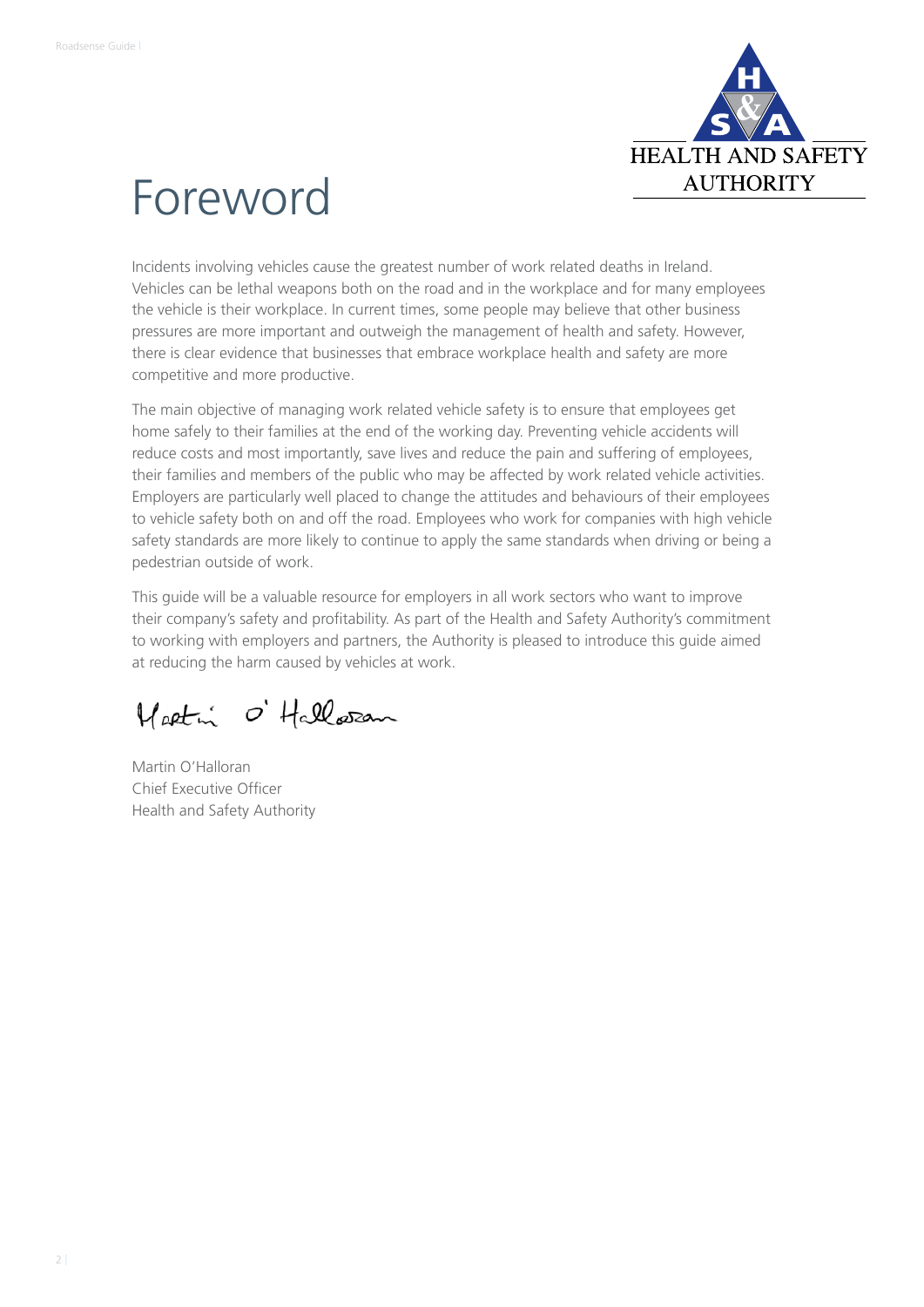### Preface

This guide is designed to help hauliers, storage and distribution companies manage their workrelated road risk and workplace transport risk. It is based mainly on guidance from the Health and Safety Authority as well as the Road Safety Authority and offers practical advice in a clear and concise manner.

If you want to manage your work-related vehicle (WRV) safety you should build on the safety practices and management structure that already exist in your company for managing health and safety in the workplace. Managing safety is a collaborative process so you should also get people from a broad cross section of your company - at driver and management level - involved in the process, as they will help you ensure your WRV safety system is comprehensive and effective.

In the appendices we have included some useful checklists and additional references that may help you develop your WRV safety system.

#### **Please note:**

- This document is a guide only and, as a guide, it is expressed in broad terms and limited to general information rather than detailed analyses or any legal advice. Specialist advice should always be obtained to address legal and/or issues arising in specific contexts.
- This quide does not deal with people who work on or near the road, the carriage or transportation of dangerous goods (ADR) as described in the Carriage of Dangerous Goods by Road Regulations 2007 (S.I. 288 of 2007) or the transportation of abnormal loads, as described by the Road Traffic (Construction Equipment & Use of Vehicles) Regulations 2003 (S.I. 5 of 2003).

#### Acknowledgement

We are grateful to the Health & Safety Authority and Road Safety Authority for their assistance in preparing this guide.

#### Introduction

**Studies\* show that of the 3,166 fatal road collisions between 1998 and 2006, 22% involved vehicles that were being used for work purposes. 85% of these fatalities occurred whilst operating transport machinery in the workplace and almost 10% occurred whilst driving at work. Studies also show that people who drive company cars have between 30% and 40%\*\* more collisions than ordinary drivers, and this risk increases for drivers who drive more than 40,000km a year.** 

Some employers are under the impression that once vehicles are classed roadworthy and their drivers hold the appropriate licence and Certificate of Professional Competence, they have done everything that could be asked of them to keep their drivers and members of the public safe. This is far from the truth. The duty of care that health and safety law places on an employer applies to on-the-road work activities as well as to all work activities. As an employer, you must put in place the same policies and procedures in managing work-related road safety as you do for managing health and safety in the workplace.

We have prepared this guide to help you achieve this goal and keep your drivers safe, whether they drive goods or passenger vehicles, vans or cars or whether they operate forklift trucks at your premises. It offers practical advice on how to manage your work-related vehicle safety.

\*Road safety at work conference, 15th June, 2009. Presented by Mick Brosnan, Research Manager, RSA & Sheena Notley, Inspector, Transport Safety Unit, HSA.

\*\*30-40% of company car drivers citation: Safe Driving for Work guide - RSA and HSA.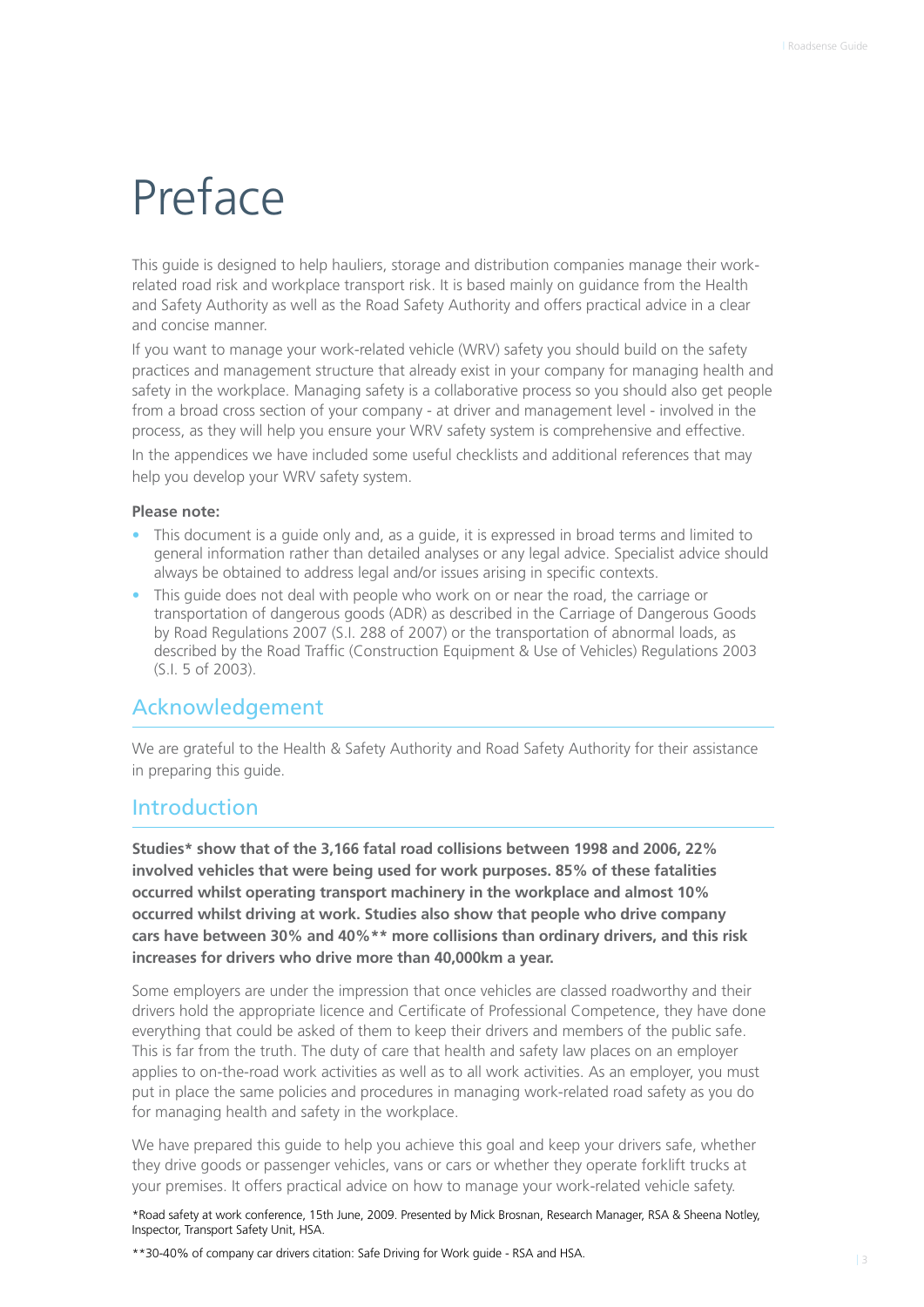## What is Work Related Vehicle Safety (WRVS)?



**Work Related Vehicle Safety (WRVS)** is the management of the hazards and risks associated with work activities involving vehicles and mobile equipment. This includes the risks to employers, self-employed people, employees and members of the public. WRVS encompasses both workplace transport safety and work related road safety.

**Workplace Transport Safety (WTS)** is the management of hazards and risks associated with any vehicle or piece of mobile equipment that is used by an employer, employee, self-employed person or a visitor in a fixed or temporary workplace but excludes work related road safety.

**Work Related Road Safety (WRRS)** is the management of the hazards and risks to persons engaged in or affected by work related driving or work activities on or near a road.

#### Why manage WRV Safety?

**Companies with good road-safety records have certain things in common. For them, safety:**

- is as important as making a profit;
- is managed using a step-by-step approach:
- is planned ahead;
- is a team effort;
- is a continuous process; and
- is aimed at identifying the cause rather than the effect.

#### How to manage WRV safety

#### **To manage work-related road safety, you must deal with the following:**

- The company and its management
- The vehicle
- The driver
- The journey
- The workplace
- Accident information
- Responding to emergencies

Individually these will not make a difference to improving safety standards. To be effective, these areas must link together. One has an effect on and feeds into the other. It is also vital for you to remember that to raise your company's safety standard successfully, you must also change your company's behaviour and attitude towards risk. In other words, you must promote and develop a 'culture' of road safety.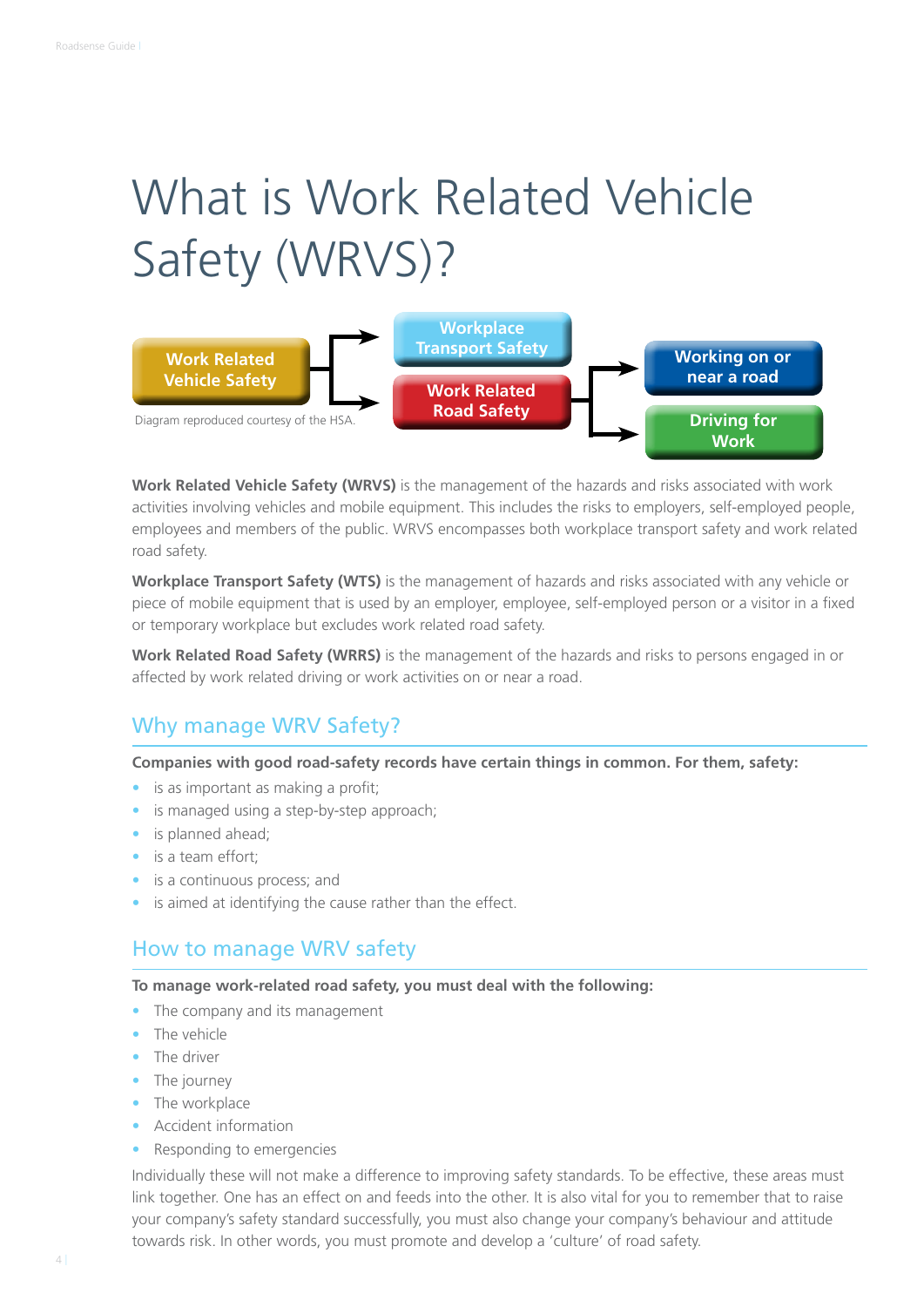### Your legal responsibilities

**The Safety, Heath and Welfare At Work Act 2005 provides the basic legal framework for preventing accidents and ill health at work. Health and safety legislation covers employees whose place of work is a vehicle and not only those who work at a workshop or a factory. Several other acts and regulations, including road traffic law and EU rules on driver hours, put more responsibility on employers.** 

#### **The law covers things such as:**

- vehicle roadworthiness:
- carrying goods;
- work equipment;
- recording equipment;
- personal protective equipment;
- handling loads manually;
- first aid;
- exposure to noise;
- giving notice of accidents and dangerous events; and
- driver hours: rules and licensing

Employers must now identify, evaluate, avoid and control the risks drivers face while driving and whilst at the workplace.

#### **In practice, this means that an employer's duty of care will cover the following:**

- How suitable vehicles are
- Maintaining vehicles and equipment
- Organisational measures such as:
	- › planning routes;
	- › working hours and breaks;
	- $\rightarrow$  securing the load
	- $\rightarrow$  loading and unloading;
	- › monitoring loads during transport;
	- › shifting loads;
	- › preventing fire damage;
	- $\rightarrow$  repairing the vehicle; and
	- $\rightarrow$  using mobile phones.
- Medical surveillance
- Emergency evacuation
- Consultation, information and training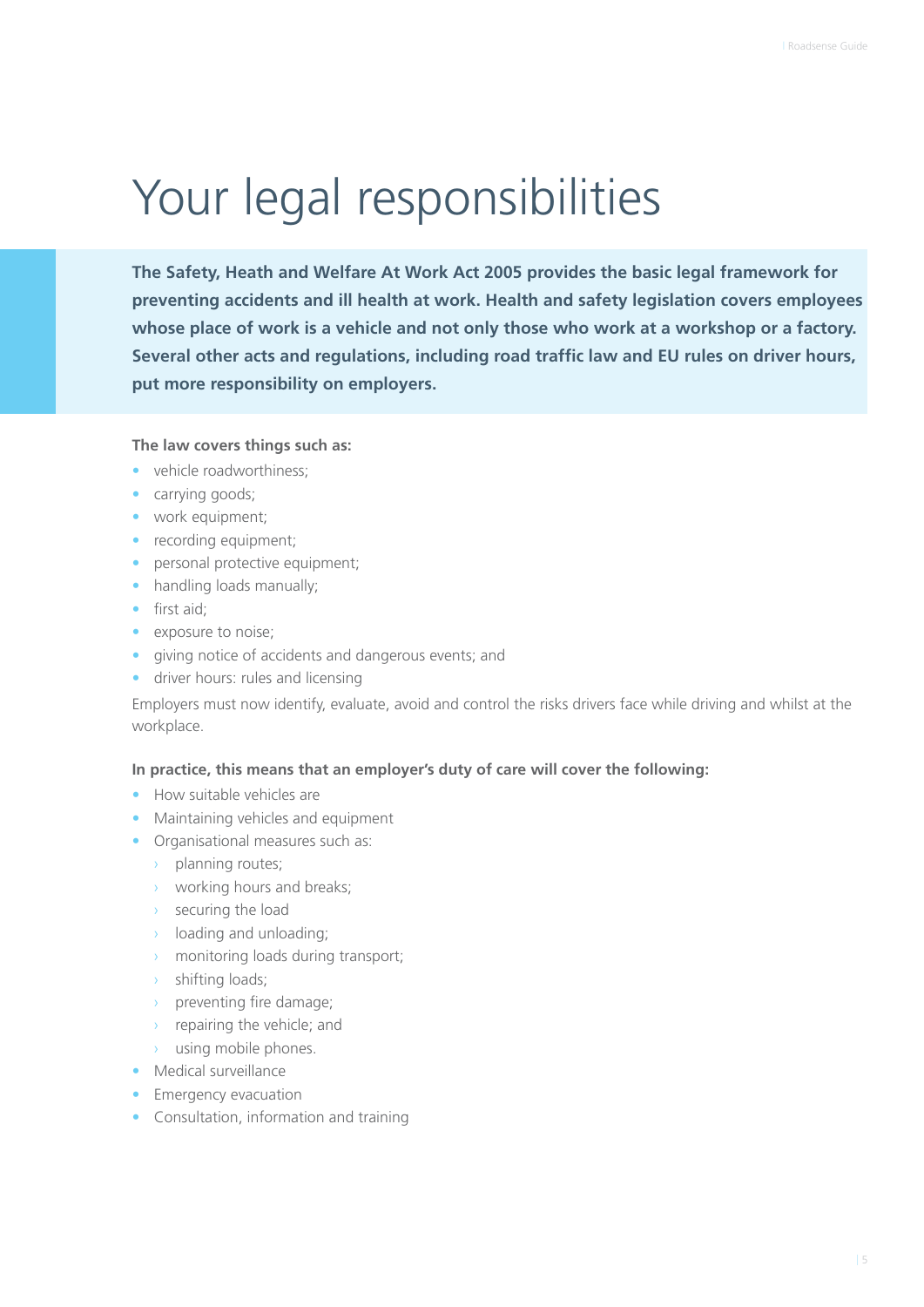The Safety, Heath and Welfare At Work Act 2005 set out "essential principles" for companies on how to meet their legal obligations.

- Strong and active leadership from the top visible, active commitment from the senior management; allocating responsibilities and making people accountable, assigning sufficient resources, clear 'downward' communication and management systems; the integration of good health and safety management with business decisions, and the creation of a positive safety and health culture.
- Worker involvement engaging the workforce in the promotion and achievement of safe and healthy conditions; effective 'upward' communication; providing high quality training.
- Assessment and review identifying and managing health and safety risks; accessing (and following) competent advice; monitoring, reporting and reviewing performance.

If you are convicted of a serious breach of health and safety law, whether it has been caused by your negligence, authorisation, consent, or connivance, it is important that you realise that it can result in you being prosecuted under the law and fined up to €3 million or imprisoned for up to two years. You may also be fined under Road Traffic Law.

#### **Remember, in a court of law ignorance does not mean innocence.**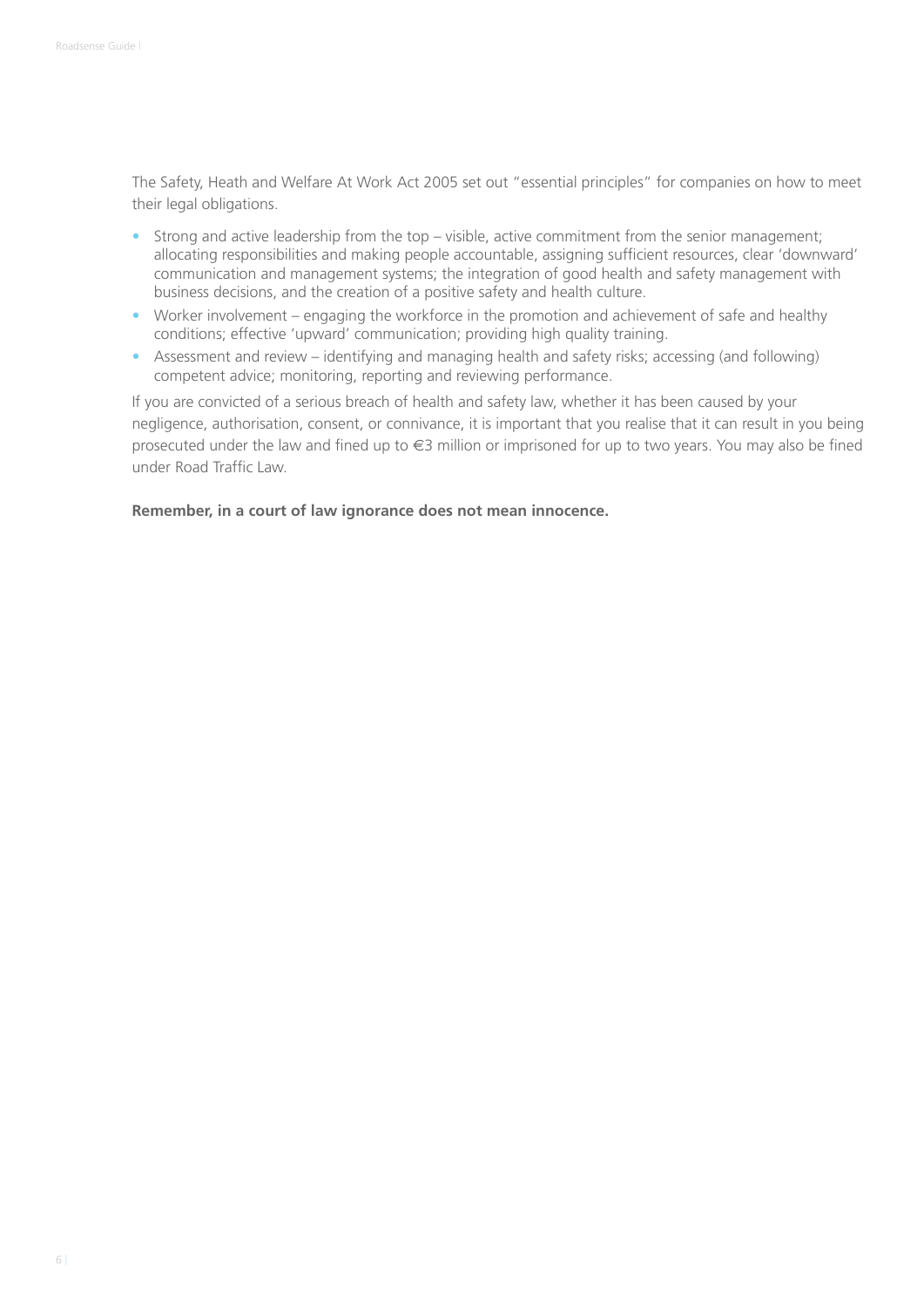### 22% of vehicles are used for work purposes\*

\*Road Safety at Work conference, June 2009.

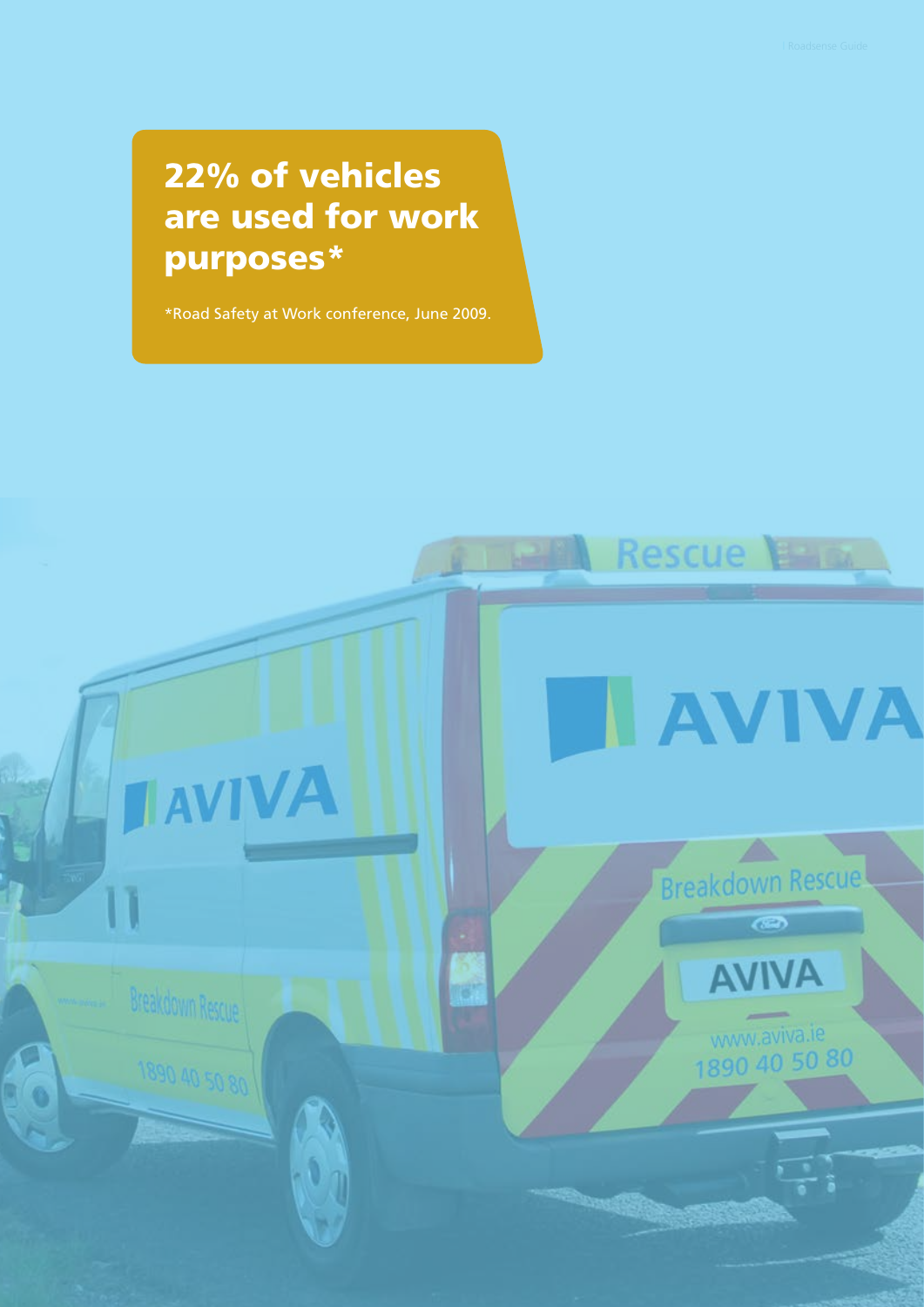### The company and its management

#### **What are the areas that make an effective safety management system?**

- Policy
- Responsibility
- Organisation and structure
- **Systems**
- **Monitoring**

#### **Policy**

The policy should be the one clear statement of where the company stands on the issue of work-related road safety and its management. It should be contained within your company's overall safety statement or be treated separately. It should:

- See the road safety of your workforce as an important value.
- Recognise that transport is a vital part of your business.
- See road safety as an important part of creating and maintaining a safe working environment.

The policy document should be simple, concise and reflect your company's structure and business activities. It is important that any business decisions you make reflect the core values set out in your overall safety and health policy.

Your workforce, including your drivers, can help you prepare your policy. They have an intimate knowledge of the business and its processes so they are ideally placed to tell you what safety aspects need to be addressed. Your senior management team should review your policy regularly, particularly if there are incidents or nearmisses, changes in the workplace, workforce, organisation or method of work or type of goods transported.

To be effective the people tasked with overseeing or implementing your safety and health programme must be competent in carrying out their duties, that is to say they should possess the necessary knowledge, training and experience to meet their legal responsibilities. You need to:

- determine what competencies exist within your company and what training is needed
- provide training;
- evaluate the effectiveness of the training provided; and
- keep records of a person's experience, training and qualifications.

#### **Responsibility**

Strong leadership is vital in delivering effective work-related vehicle safety practices. Everyone in your company must believe that you are committed to the continuous improvement of safety and health performance and must know what its expectations are of them and how they should deliver what is expected of them. By involving all staff in the development and maintenance of work-related vehicle safety, the issue of safety and health becomes everyone's business.

The key tasks that the senior management team should carry out in ensuring that they accept collective responsibility and meet their legal obligations include:

• reviewing, and where appropriate, endorsing the safety statement when prepared by the senior management team;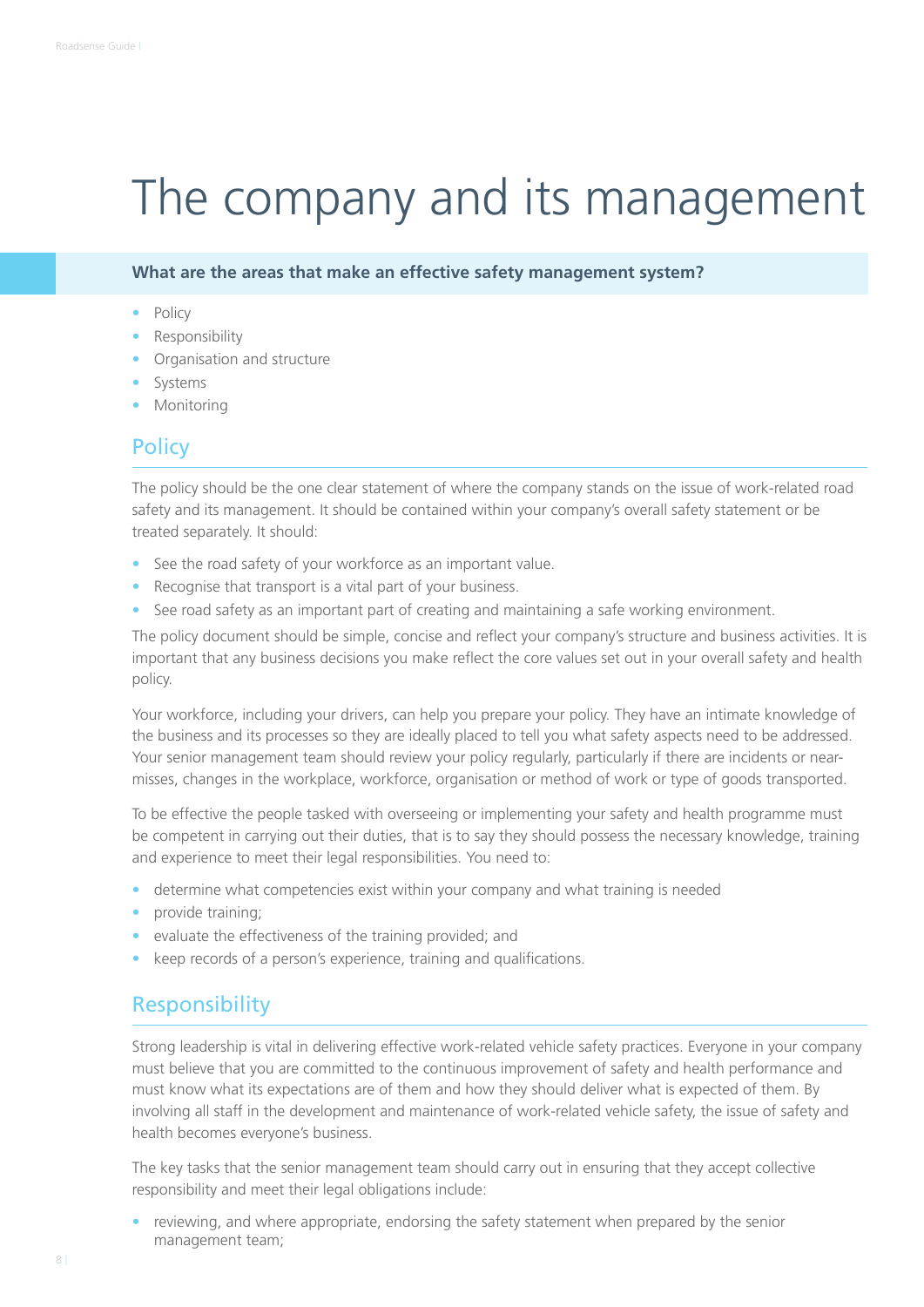- receiving regular reports on progress, performance and implementation of work-related vehicle safety plans;
- ensuring sufficient resources are made available to achieve and implement these work-related vehicle safety plans;
- ensuring that senior managers and the workforce are actively involved in the management of work-related vehicle safety policy;
- developing a communications plan to show your commitment to the company's work-related vehicle safety policy;
- making sure the necessary organisational structures exist to ensure that work-related vehicle safety is properly managed;
- keeping aware of all matters in relation to work-related vehicle safety, especially major incidents and changes in legislation; and
- ensuring work-related vehicle safety audits are undertaken to monitor all aspects of work-related vehicle safety policy implementation.

#### Organisation and structure

Whether in a large or small company, the people given responsibility must develop close links to work effectively. Equally they must understand and respect each other's point of view.

- Do you make the necessary arrangements to create this environment?
- Do you involve all your staff in issues that affect their safety and health?
- Do you provide daily safety and health leadership in the areas you control?
- Have you allocated responsibility and authority for work-related vehicle safety to specific people in your company – are they clear on what they have to do and what they are to be held accountable for?
- Do you have sufficient information about the risks your staff are exposed to and the preventative measures they must take?
- Do you consult and involve your staff in key decision-making on work-related vehicle safety issues?

The best way to improve safety standards within your company is to adopt the following management structure or incorporate its key components:

#### **Appoint a Safety and Health Director**

Appoint a person within the senior management team with overall responsibility for work-related vehicle safety and make them directly accountable for the continued success of this capability.

#### **Appoint a safety committee**

Put a consultation mechanism in place, e.g. create a committee where management and employees, including drivers, meet regularly to discuss and resolve work-related vehicle safety issues.

#### Systems

Do you have a system to make sure that your programme runs smoothly? For example, are you confident that all your new drivers' training needs are assessed, your vehicles are regularly inspected and serviced, and all accidents are reported?

#### **Monitoring**

Do you know how well your programme is performing?

- Are there fewer accidents this year compared with last year?
- Do you know if a particular driver, route, type of vehicle and so on is causing most of your accidents?
- Do you know whether your driver-training programme has led to fewer crashes?
- Are you able to say what measures are working for or against you and why?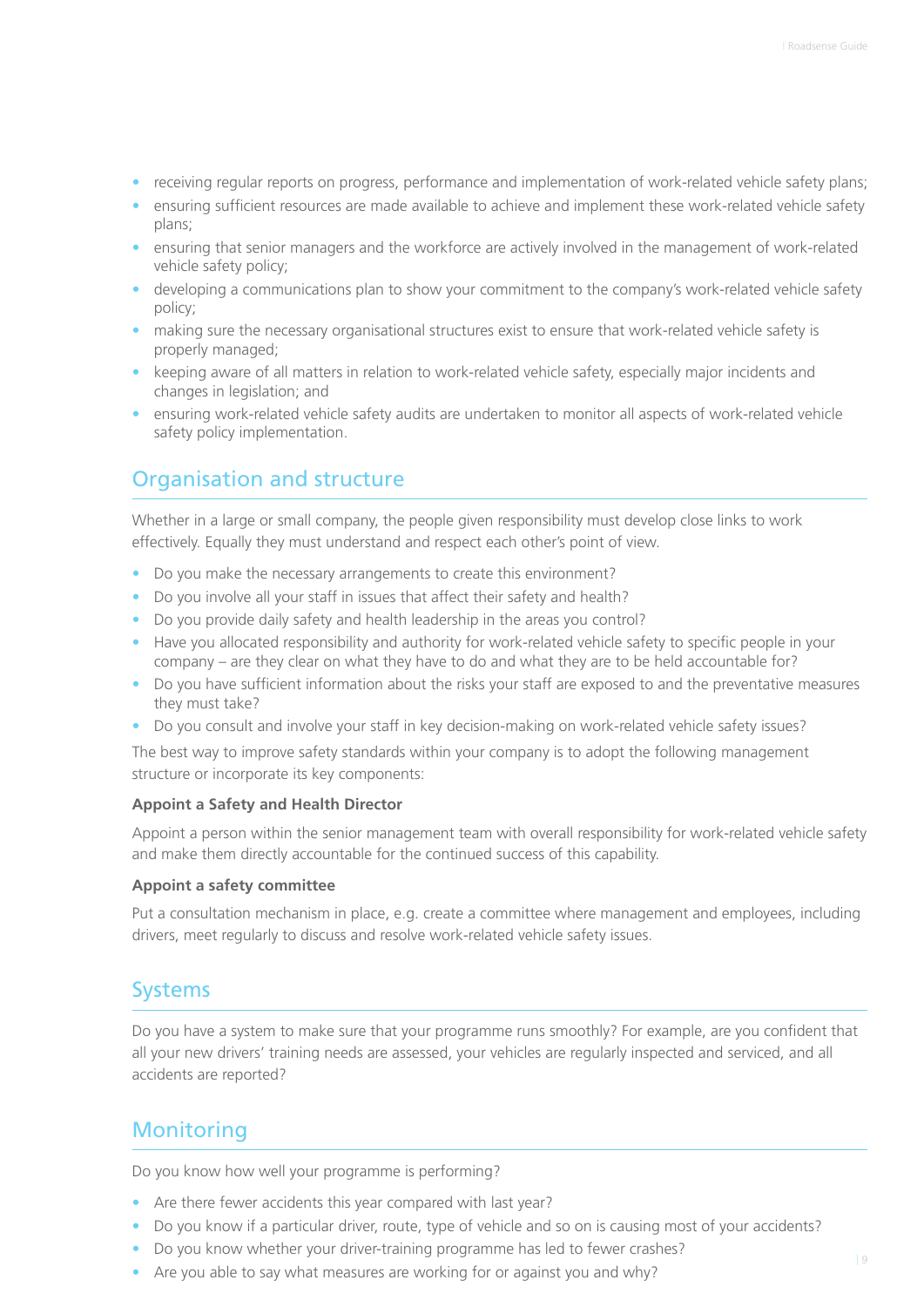### The vehicle

**A properly-maintained vehicle can make a significant contribution towards road safety. There are five areas to consider/be aware of:**

- 1. Individual responsibility
- 2. Selection and replacement
- 3. Safety equipment
- 4. Maintenance
- 5. Security

#### Individual responsibility

- Do employees and management understand what their responsibilities are?
- Are only authorised drivers allowed to drive the vehicle?
- Are vehicles released for servicing and repairs when the maintenance manager asks for them?
- Are vehicles given to specific drivers where possible?
- What checks are in place to make sure vehicles do not carry more than their maximum load weight? For example, do you keep to your weight limits on plating certificates?

#### Selection and replacement

- Are you satisfied that vehicles are roadworthy, safe and fit for their intended purpose?
- When buying vehicles, you should make sure that they are equipped with the best safety features including seat belts and air bags, a safety screen behind the driver's seat, antilock brakes, load safety devices and blind-spot elimination equipment (do you install Cyclops mirrors for example?).
- Do you replace vehicles on a new-for-old basis every few years?
- Do new vehicles and new trailers (from 2012), comply with European Community Whole Vehicle Type Approval (ECWVTA)?
- When you buy a new vehicle, as well as reviewing the need for further driver training, do you prepare a vehicle reference sheet? This would give details of:
	- $\rightarrow$  the main characteristics of the vehicle including height, weight, carrying capacity, maximum speed; and
	- the minimum licence and training requirements for someone to drive that vehicle.

#### Safety equipment

Are all vehicles provided with:

- a warning triangle;
- a flashlight;
- a high-visibility jacket, which is readily accessible:
- a fire extinguisher, which is safely secured;
- a first-aid kit;
- a crash kit, which will include copies of the incident and accident report forms, a disposable camera, gloves, chalk, a pen and a tape measure; and
- a drivers' handbook?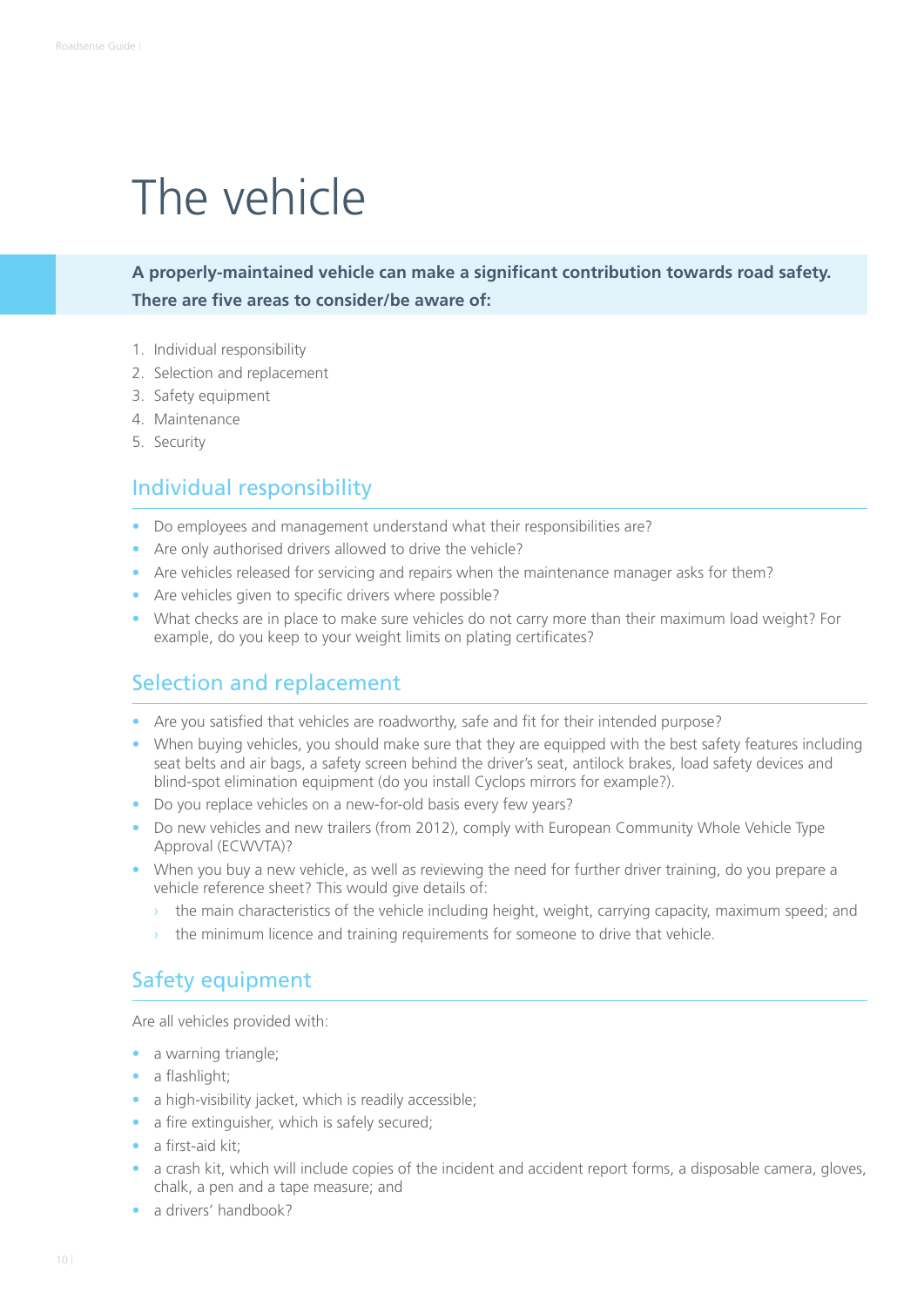#### Maintenance

- Are you satisfied that vehicles, including trailers, tachographs and speed limiters are maintained in a safe and fit condition?
- Are vehicles (including any trailer units) regularly serviced and maintained in line with a set schedule?
- Do drivers regularly inspect their vehicles?
- Is there a procedure in place for taking vehicles off the road immediately and repairing them where a serious safety defect has been found?
- Do you keep records of service history, fault and correction reports, roadworthiness certificates (CRW) for vehicles and trailers over 3.5 tonnes GVW and employees' safety inspections for at least 5 years?

*Note: Failure to have a current CRW certificate is an offence under Section 18 of the Road Traffic Act 1961. Conviction for this offence carries five penalty points and the courts may impose a fine of up to €2,000 and/or up to three months' imprisonment.*

#### **Vehicle logbook**

Do you keep a logbook of all work carried out on each vehicle? For example, the log should record:

- service details including the date, location, mileage and details of work carried out and who carried it out;
- all crashes involving that vehicle, and the result of the crash investigation.

#### **Security**

You must consider several areas.

- work practices;
- vehicles;
- the premises

#### **Work practices**

- Do you provide drivers with training in security measures at induction and issue them with guidelines?
- Do you constantly stress the need for vigilance among staff?
- Do you check drivers' credentials or references before employing them?
- Do you control access to keys on site to avoid unauthorised people getting access & duplicating or stealing them?
- Do you issue drivers and contractors with identity cards to make sure they are authorized to be on site and drive the particular vehicle?
- Do you ban staff from offering lifts to the public, or having unauthorised people in the cab?
- When transporting high value goods do you keep the vehicle's route and travel time confidential, avoid unnecessary stops and, for example, fill the vehicle with fuel before leaving the depot?

#### **Vehicles**

- Do you equip vehicles with GPS tracking devices to control the opening and closing of trailer doors, monitor a driver's progress, detect unnecessary stops and route deviations?
- Do you secure trailer doors during transport and whilst parked?
- Do you use a tagging system to make sure the trailer doors haven't been tampered with?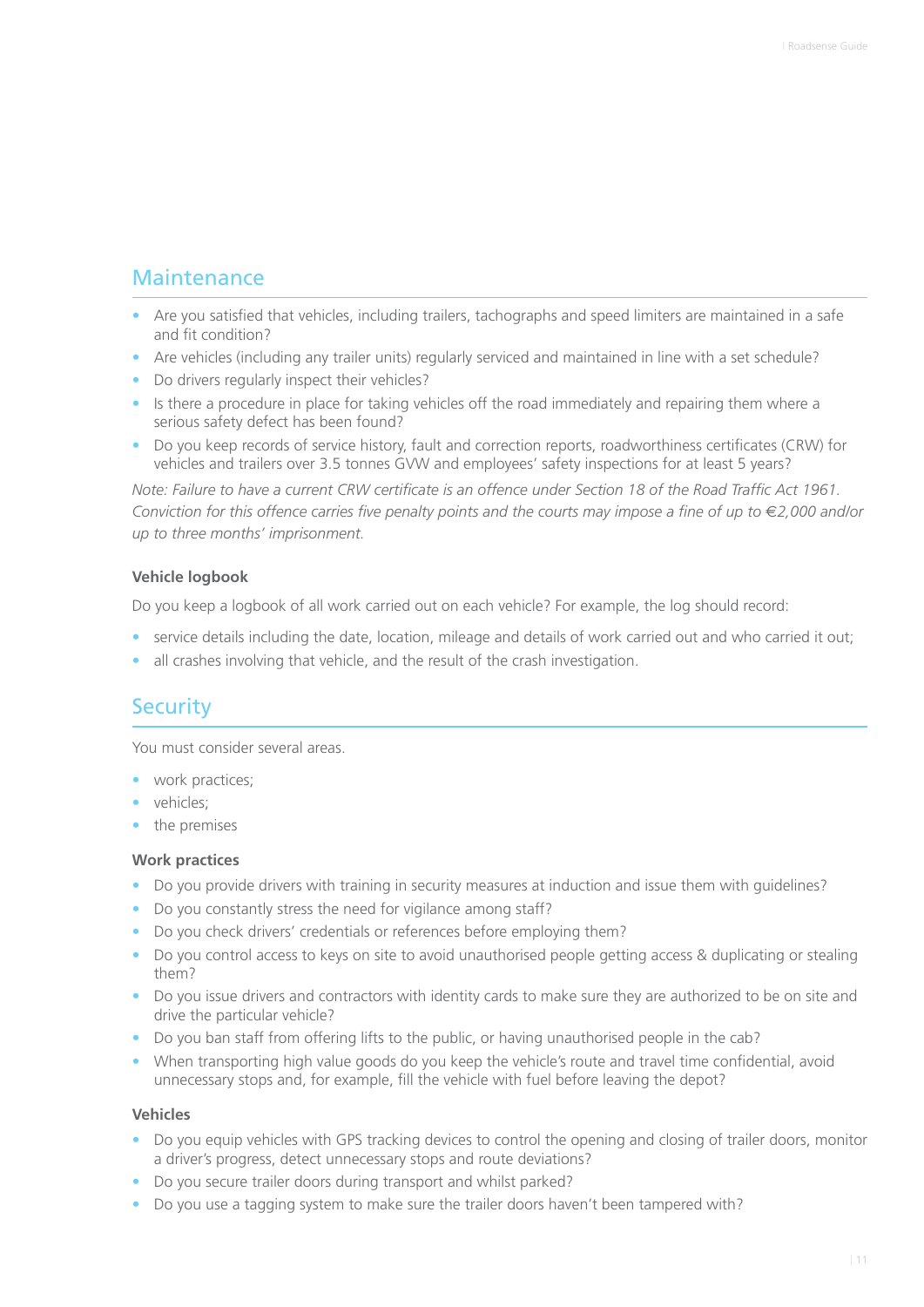- Do you park vehicles overnight in a secure compound, i.e. fitted with perimeter fencing, exterior security lighting, controlled gate access and CCTV cameras?
- Do you employ the services of an Alarm Receiving Center, CCTV cameras and access control systems to control entry and exit to your compound?
- Do you, where possible, make sure the trailer is emptied when parked overnight?
- Do you check that security devices are working properly and being used correctly by drivers?
- Do you use security products that are sourced from reputable suppliers, which comply with industry standards, and are fitted by competent installers?

#### **Premises**

To prevent your vehicles being stolen, you should consider the following:

- Perimeter protection
- Site entry
- Exterior security lighting
- Surveillance (closed-circuit television cameras)
- Alarm protection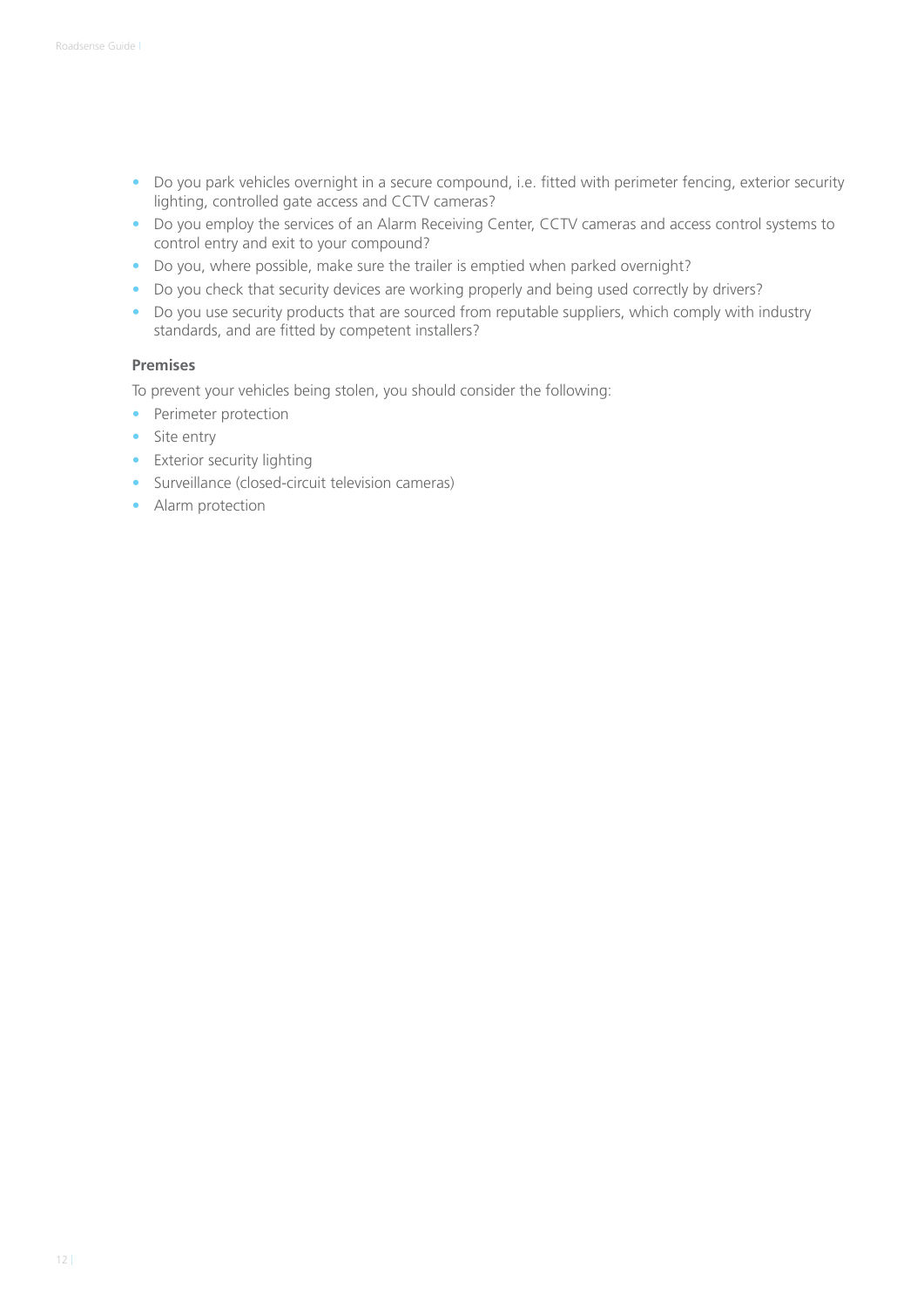### The driver

82% of crashes are caused by drivers making a mistake\*

\*Safe Driving for Work guide - RSA/HSA (Road Collision Fact Book 2007).

#### **So what should you do?**

**There are two main areas you need to consider.**

- 1. The driver's fitness and attitude to driving for work.
- 2. What training the driver needs.

#### Recruiting new drivers

- Do you have a recruitment process that helps you to identify the most suitable candidate? At the interview, do you review for example:
	- pre-employment history?
	- › health?
	- › evidence of CPC (Certificate of Professional Competence)?
	- › past accidents and prosecutions?
- Do you assess a driver's attitude towards driving by carrying out an in-vehicle driver assessment, which includes vehicle manoeuvring, steering, stopping and reversing?
- Before sub-contracting work to another operator do you check their references, whether their insurances are adequate and if their drivers hold the appropriate licence? Do you set out their responsibilities in a contract to avoid any disputes or misunderstandings?

Note: Road Traffic Law, which is enforced by An Garda Síochána and RSA Transport Officers, sets out penalties for driving without a valid Driver CPC.

The following penalties apply:

- Failure to produce Driver CPC fine of up to  $\in 2,000$
- Fake documentation fine of up to  $\epsilon$ 5.000
- Driving without a valid Driver CPC fine of up to €2,000
- Employer allowing a third party who does not have a valid Driver CPC to drive a relevant vehicle fine of up to €5,000 (for employer/third party)

#### Training drivers

- Do you assess the training needs of your drivers?
- Do you provide induction training for drivers for example, to get them used to the vehicle, explain the dangers of driving when tired or using mobile phones, or taking alcohol or drugs? Studies show that people who use a mobile phone while driving are 4 times more likely to have a crash.
- Can existing employees who drive on company business do so legally and safely?
- Does the job description set out the level of skill and experience needed for a driver to safely carry out their role?
- What checks are in place to make sure that these levels are met, for instance do you check if a driver holds a Certificate of Professional Competence (CPC)?
- When providing training, do you give priority to those most at risk for example, young or inexperienced drivers, and those with high yearly mileage or poor accident history?
- Do you use Approved Driving Instructors licensed by the Road Safety Authority to meet your training requirements? Is training carried out in-house to the industry's best codes of practice with well-experienced qualified instructors who are able to provide training at all levels?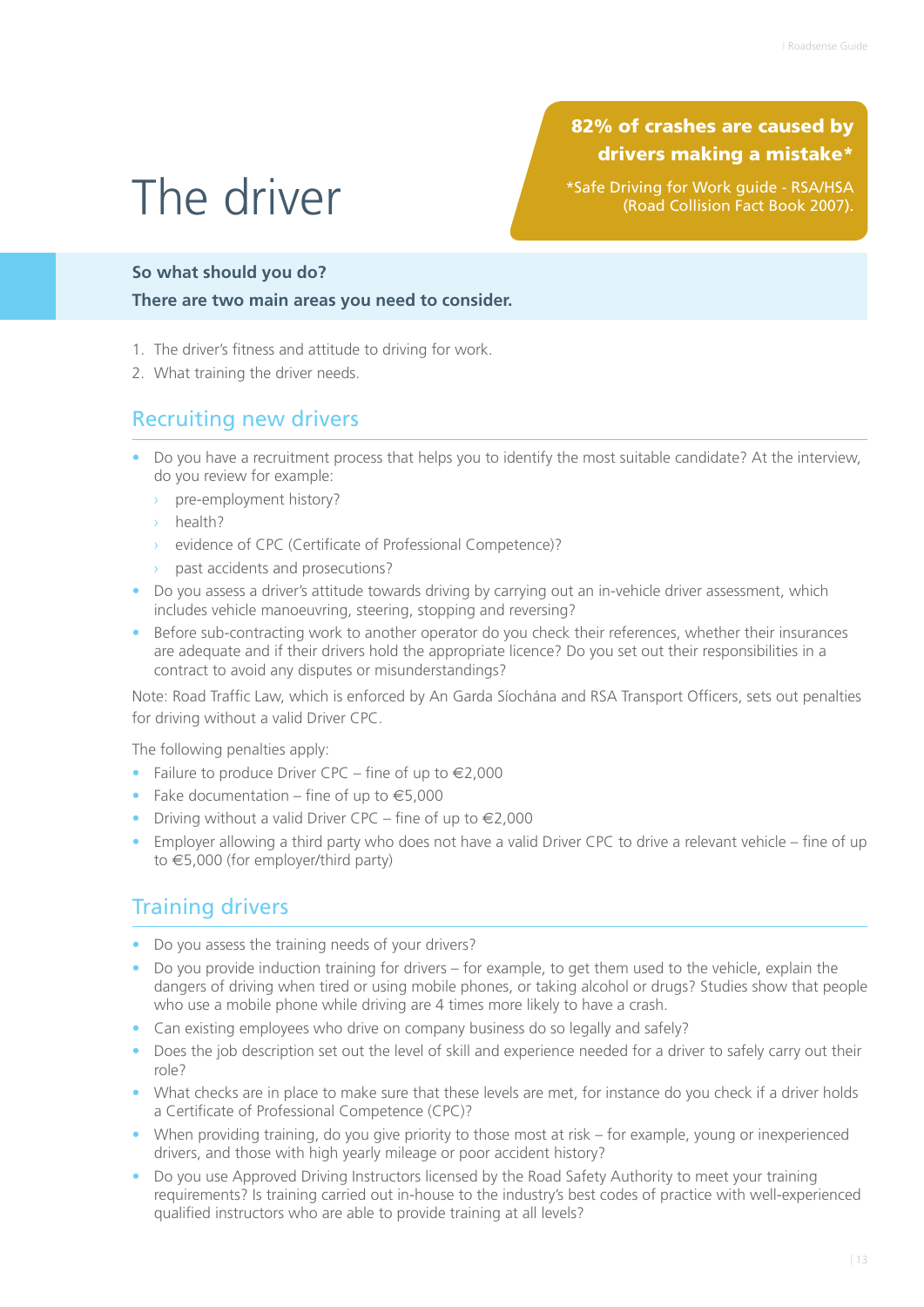- Do drivers undergo periodic refresher training as required under the CPC, for instance that drivers undergo 35 hours training taken 1 day per year over 5 years?
- Have you set aside money for refresher training?
- Are drivers given defensive driver training? A driver's standard of driving will vary over time and would need to be refreshed.
- Do drivers know how to use antilock brakes (ABS) in an emergency situation?
- Are drivers trained in safe loading and unloading procedures and made aware of the height of their vehicle (both loaded and empty)?
- Are drivers able to carry out vehicle safety checks?
- Do you insist on drivers using the vehicle's safety equipment for example, wearing the seat belts provided?
- Do drivers drive with a vehicle's daytime running lights switched on so they are more visible?
- Do drivers know what precautions to take to protect their own safety if their vehicle breaks down?
- How do you make sure that drivers maintain a safe standard of driving?
- Have drivers aged over 40 had their eyesight examined in the past two years?

#### **Driver's Handbook**

Have you prepared a "Driver's Handbook" which explains clearly and concisely how a driver is expected to carry out their duties? Specific aspects include:

- $\rightarrow$  the vehicle daily inspection and general use of the vehicle, use of vehicle documents and advice on reporting defects;
- $\rightarrow$  the tachograph– use of the instrument, keeping records and returning record sheets, downloading driver smart cards;
- $\rightarrow$  the driver maintaining customer satisfaction and how the driver is expected to act in various situations (for example at a roadside enforcement or roadworthiness check);
- › driving instructions on safe and reliable driving techniques, driving hours and breaks, plus advice on complying with maximum speed limits relevant to the type of vehicle and road, and driving at low speeds in adverse weather or road conditions;
- › management procedures to follow when specific incidents occur (for example accidents), form filling, record book completion and general administration (e.g. reporting illness).
- Does your induction training include familiarization with the "Driver Handbook"?
- Do you include a test on the contents as part of your training programme?
- Do you ensure all drivers sign for receipt of their "Driver Handbook" and state that they are familiar with its contents and will act according to its instructions? This way, if a driver regularly disobeys the instructions, you could discuss the handbook during that driver's performance evaluation
- Do you make sure drivers whose first spoken language isn't English understand any company literature you provide them with?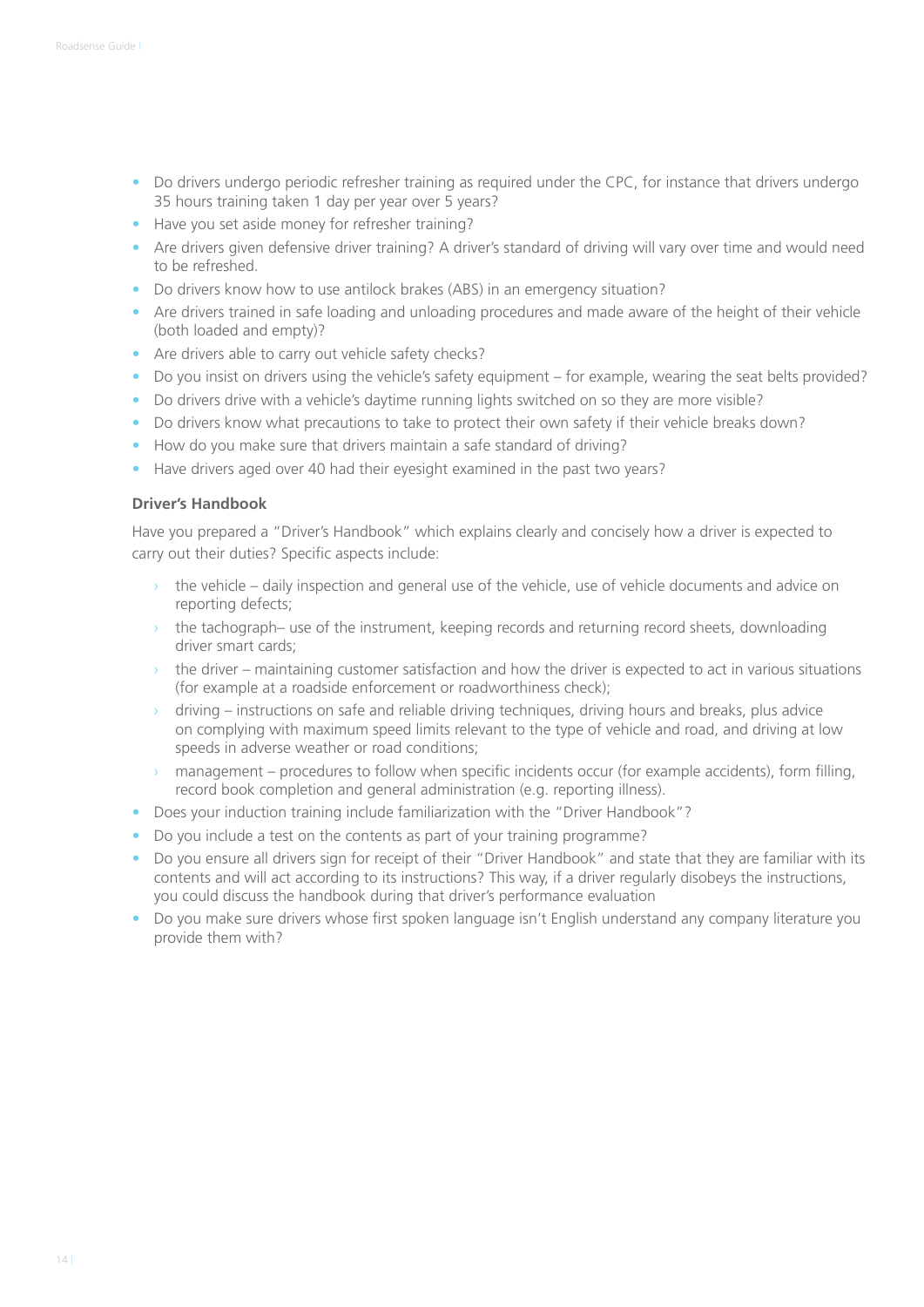### Pick the safer option

## The journey

#### Routes

• Do you always choose the safest route, bearing in mind the type of vehicle you are driving. For example, do you avoid accident black spots, choose motorways instead of narrow winding country roads and take account of roads with low bridges or weight restrictions?

#### Time and scheduling

- Do you allow for rest breaks, road types and conditions and unexpected delays when planning drivers' work schedules?
- Do drivers feel pressured to break the speed limit or drive dangerously to meet delivery times, for instance in order to meet customer contracts that include schedules?
- Do you encourage drivers, particularly those who do not drive for a living, to stay overnight at a hotel, rather than having to make a long road journey at the end of the working day?
- Do you take full advantage of times when traffic is not heavy?
- Do you allow extra time for inexperienced drivers or drivers who may be unfamiliar with the route?
- Do you monitor a driver's duty roster to make sure they take the sufficient time off work?
- Have you appointed a Transport Manager or an independent contractor for checking or analyzing tachograph record sheets to see if drivers are following your safety guidelines, complying with driver hours rules and working time regulations, and not putting themselves and others at risk?
- Do you download digital tachograph records at least every 3 weeks to ensure the data is not overwritten by mistake?
- Do you keep tachograph records for at least two years after the end of the period covered?
- Do you store all tachograph records in a secure area and keep a back-up of records either in a fireproof safe or off-site?

*Note: RSA guidance material on the working time requirements is available at the RSA website www.rsa.ie*

#### **Distance**

- Are all journeys necessary? For example, do you make full use of video conferencing, or hiring haulage contractors for one-off deliveries to remote parts of the country?
- Do you share the burden of long journeys among drivers?
- Do you try to reduce the distances your staff commute for example, by allowing them to work from home?

#### Weather conditions

- Do you try to prevent drivers from having to drive in bad road and weather conditions by rescheduling deliveries?
- Are vehicles properly equipped to drive in bad road and weather conditions?
- Have drivers been instructed in how to drive safely in bad road and weather conditions for example, by allowing much greater braking distances in icy road conditions?
- Do drivers feel pressured to finish journeys in bad road and weather conditions, putting themselves and others at risk?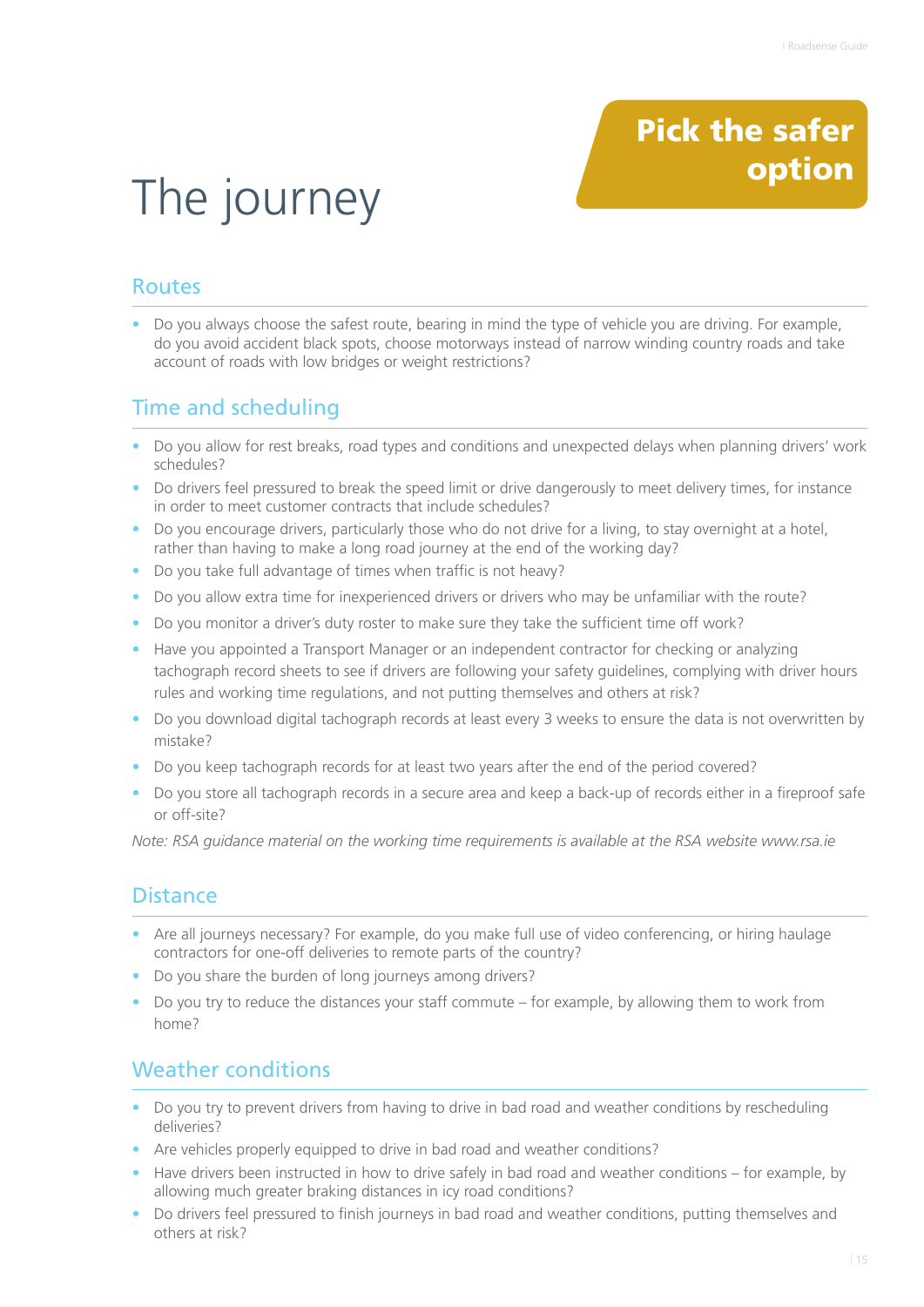#### The safety of loads on vehicles

A Code of Practice – The Safety of Loads on Vehicles (Department of Transport, UK) is a useful source of reference in dealing with aspects of safe loading and addresses issues such as:

- understanding the forces involved in restraining loads;
- selecting restraining systems and load securing equipment;
- securing containers, pallets, engineering plant, general freight, timber, metal and loose bulk loads during transportation.

A short checklist of DOs and DON'Ts is shown below to help you load vehicles correctly.

What you need to remember is the basic principle on which the Code is based, that 'the combined strength of the load restraint system must be sufficient to withstand a force not less than the total weight of the load forward and half the weight of the load backwards and sideways'.

#### **DO**

- Do make sure your vehicle's load space and the condition of its load platform are suitable for the type and size of your load
- Do make use of load anchorage points
- Do make sure you have enough lashings and that they are in good condition and strong enough to secure your load
- Do tighten up the lashings or other restraining devices
- Do make sure that the front of the load is abutted against the headboard, or another fixed restraint
- Do use wedges, scotches, etc so that your load cannot move
- Do make sure that loose bulk loads cannot fall or be blown off your vehicle

#### **DON'T**

- Don't overload your vehicle or its individual axles
- Don't load your vehicle too high
- Don't use rope hooks to restrain heavy loads
- Don't forget that the size, nature and position of your load will affect the handling of your vehicle
- Don't forget to check your load:
	- › before moving off;
	- $\rightarrow$  after you have travelled a few miles;
	- $\rightarrow$  if you remove or add items to your load during your journey.
- Don't take risks.

This extract is taken directly from the Code of Practice on the Safety of Loads on Vehicles (Department for Transport, UK). You can download the entire Code of Practice from http://www.dft.gov.uk/pgr/roads/vehicles/ vssafety/safetyloadsonvehicles.pdf

Further guidance is also available from European Commission Directorate-General For Energy and Transport; http://ec.europa.eu/transport/road\_safety/vehicles/doc/cargo\_securing\_guidelines\_en.pdf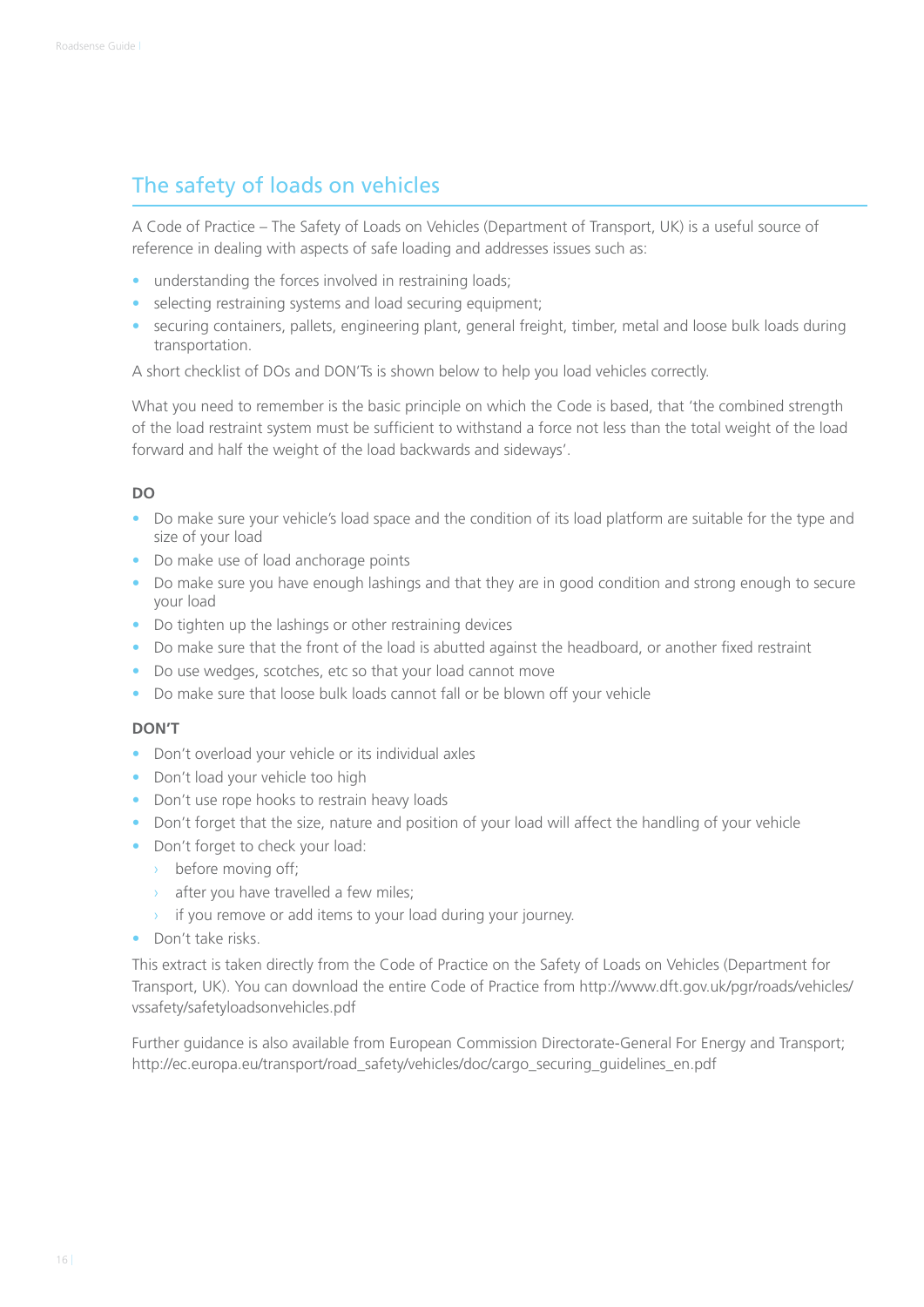#### Delivering safely

Whether it is a customer you deliver to regularly or only once you should check what arrangements have been made for delivering your goods safely. Have you considered:

- The site: are there certain types or sizes of vehicle that cannot be facilitated, for example are there narrow roads leading to the site, or awkward access points that limit a vehicle's turning circle or whether trucks need to be equipped with CCTV cameras or reversing sirens?
- Loading & unloading arrangements: are there restrictions on the time of day deliveries can be made, whether reversing must be supervised by a signaller, is there a designated area for unloading, what unloading equipment is permitted, the procedure for unsheeting a vehicle?
- The driver: where does the driver wait during unloading, does he need to wear a high-visibility jacket or vest, who does he report to, what is the handover procedure for delivery?
- Emergency arrangements: are there protocols for dealing with a load that has shifted dangerously during transport, for reporting a near-miss or accident and for the "hand-over" procedure for completing the delivery?

Further advice is available on this issue from the Health and Safety Executive, UK at their website http://www. hse.gov.uk/workplacetransport/information/cooperation.htm

#### Visiting drivers

The steps you take for delivering safely should also be applied to drivers visiting your premises. You need to tell them where to park or unload, the route they should take, who they report to, what lifting aids are available for unloading, and if there are any special dangers they need to be aware of, such as pedestrian crossings or forklift bays.

Further advice is available on this issue from the Health and Safety Executive, UK at their website http://www. hse.gov.uk/workplacetransport/factsheets/visiting.htm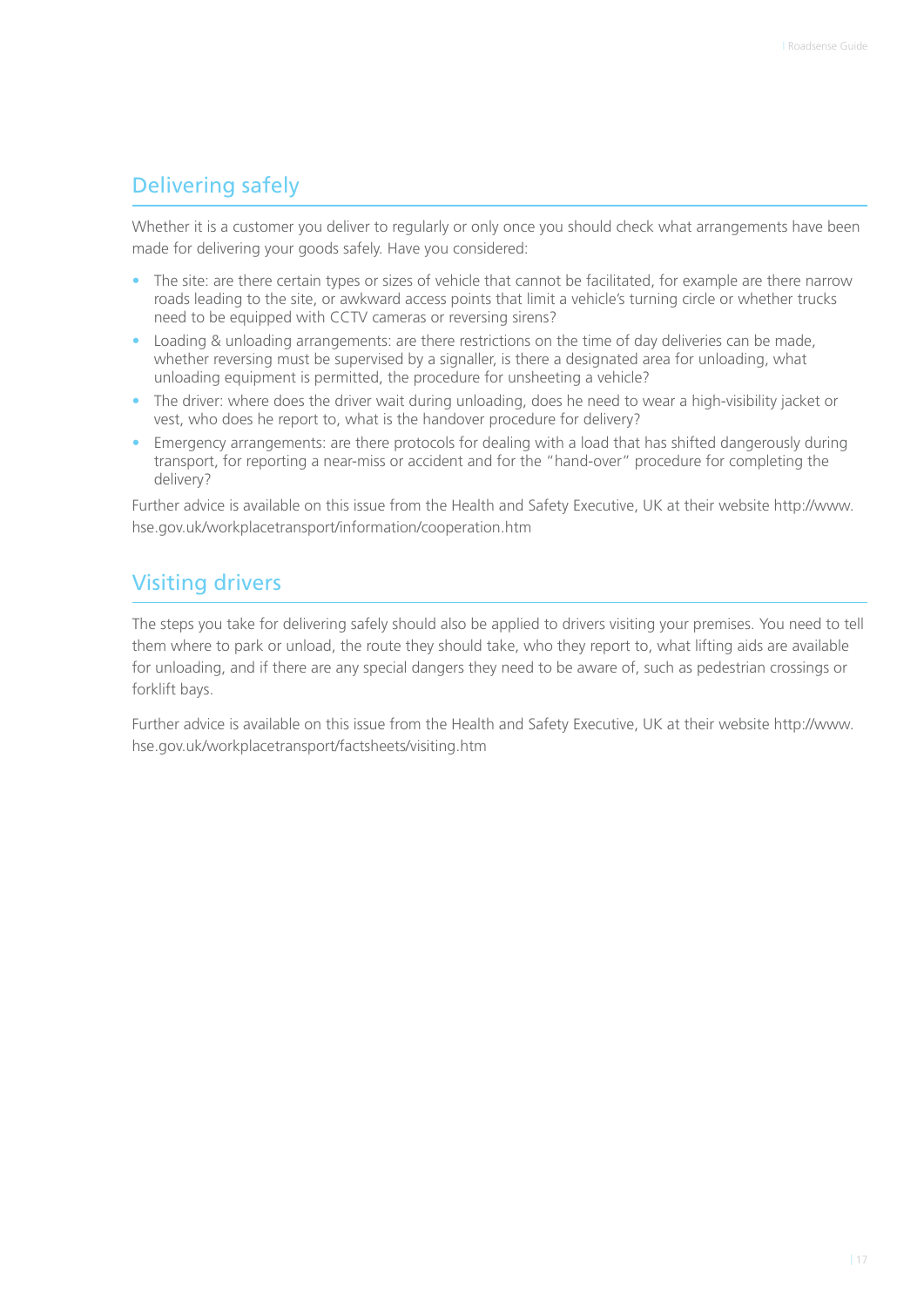### The Workplace

#### Traffic management

- Make sure security and loading staff are made aware of the dangers of moving vehicles
- Take precautions to allow pedestrians and drivers to move safely while on site, e.g. provide dedicated walkways (ideally with pedestrian barriers), cordon off areas from vehicular traffic, have separate access ways for pedestrians and vehicles and install adequate lighting.
- Have arrangements in place on site for moving and parking vehicles safely, including those belonging to customers and visitors.
- Manage traffic movements i.e. use one-way systems and avoid the need for reversing where possible. You should only consider appointing a signaller as a last resort as this person is being put in a danger zone. Accident statistics show that a number of people have been killed whilst assisting in reversing vehicles. The signaller must be competent, wear high visibility clothing and use recognizable hand signals.
- Put a speed limit in place which traffic must observe or use traffic calming measures, for example ramps.
- Make sure drivers have good all round visibility, particularly during reversing. The provision of longitudinal guides, lateral white lines on the ground or fixed mirrors can all be of assistance to the driver in positioning the vehicle correctly. Remember, if left hand drive vehicles visit your premises, they may have different lines of visibility.
- Place fixed mirrors in reversing areas.
- Provide vehicles with extra visibility aids if necessary such as convex internal rear view mirrors or convex segment wing mirrors or CCTV cameras to eliminate blind spots.
- Eliminate any vehicle routes that have sharp or blind bends/corners.
- Make sure forklift trucks are maintained, certified, equipped with rollover cage and reversing siren, recharged safely and driven by a competent person.
- Where vehicles have to reverse up to structures, services or edges, provide physical stops such as barriers, bollards, buffers or wheel stops to warn drivers that they need to stop and to prevent vehicles from overrunning edges. All physical stops should be highly visible, appropriately positioned and well maintained.
- Consider reversing aids or safety devices if appropriate, for example "sensing" or "trip" systems can assist in the detection of people or obstacles behind the reversing vehicle. Such systems must be correctly installed, set up and maintained. It is important to remember that these systems are an aid and are no substitute for good all round visibility and driver awareness.
- Fix a guard, where required, to the rear wheels / hazardous vehicle access points to prevent people from being dragged under the vehicle.

#### Loading and unloading

- Provide loading areas and turning zones and maintain them.
- Make sure the loading and unloading of vehicles is done safely, for example, drivers always use trailerparking brakes when parking and don't rely on disconnecting the red line.
- Are stabilizers used when operating lorry-mounted cranes?
- Are there safe means of opening and closing trailer curtains?
- Are there systems for checking whether a load has shifted in transit and for dealing with bulging loads on curtain-sided vehicles?
- Devise a procedure to stop a vehicle moving off before it has been unloaded.
- Is the loading/unloading carried out so that, as far as possible, the load is spread evenly to avoid the vehicle or trailer becoming unstable?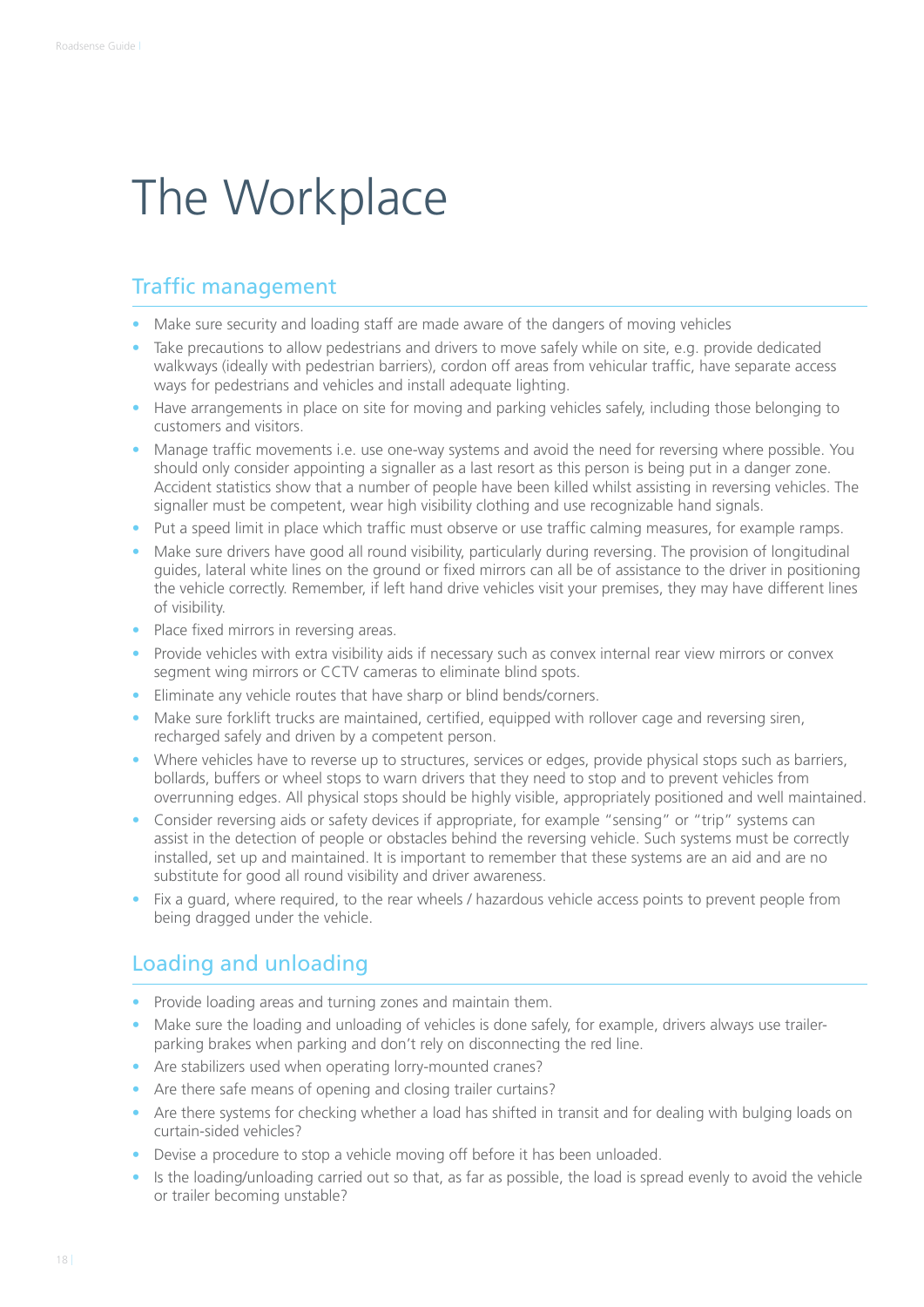- Do not exceed the weight limit of the vehicle.
- Are tipping vehicle bodies always propped when people work under them or under tilting cabs?
- Make sure tail lifts meet British Standards 6109 and 5304.
- Examine tail lifts annually and make sure the safe working load is not exceeded.
- Keep tail lift in the raised position when not in use and fitted with skirt plates and toe guards.
- Do you and your drivers know what hazards they may be exposed to and what rules they should follow at customer sites?
- Regularly check dock levellers for damage and maintain them.

#### Fall risks

- Avoid working at height by purchasing a vehicle with gauges and controls which are at ground level or use automated sheeting systems.
- Reorganise loading systems so that loads are palletised and can be lifted off using mechanical lifting aids in the correct order of delivery.
- If working at height on vehicles cannot be avoided, do you keep the number of people to a minimum, make sure there is no passing traffic and have a shelter area from strong winds and bad weather?
- Provide gantries for refuelling or sheeting, which are securely fixed in position and fitted with guard rails and toe boards.
- Provide On-Vehicle Fall Protection Systems such as collapsible guardrails, Fall Arrest Equipment or safety mats.
- Consider using anti-slip coatings or finishing on critical areas or non-slip colour contrast on the edges of load areas, steps and tailboard goods lifts.
- Provide proper on-vehicle storage for equipment such as tarpaulins and lashings.
- Provide drivers with safety footwear that has compatible slip resistance with the surfaces they will be walking on. Remember that the slip resistance of shoes can vary greatly. In some cases, shoes that are compatible with the surface of the cab steps may not be compatible with the catwalk surface. Involve and consult with employees if purchasing vehicles and equipment including safety equipment such as safety footwear.
- Provide appropriate vehicle washing facilities and foot scrappers in order to remove mud, diesel or grease.
- Are elevated work platforms equipped with lifting controls and a fail-safe lifting device to prevent collapse?
- Do you minimize the amount of climbing on lorries during the sheeting process?
- Is there an inspection, maintenance and report procedure for all equipment such as ropes, straps, curtains, sheets, nets, fall arrest equipment etc to ensure they are safe to use?

#### Manual handling and lifting

- Have you identified and assessed workers' possible exposures?
- Avoid unnecessary handling by using mechanical aids, such as pulley trucks or forklifts.
- Train workers in safe lifting techniques and maintain training records.
- Ensure staff share heavy or awkward loads that have to be manually lifted.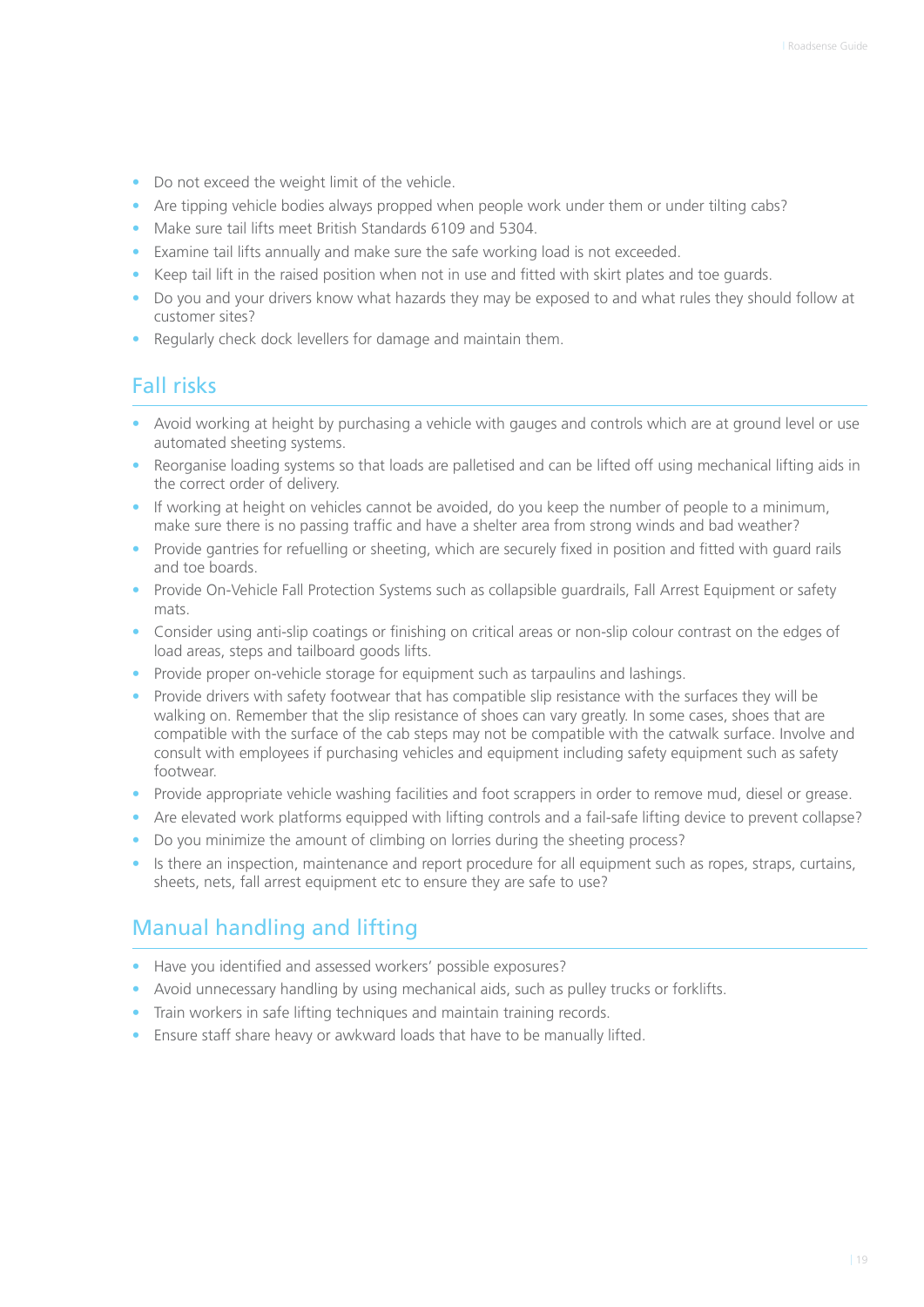## Responding to emergencies

#### Emergency procedure in the event of an accident

- Move your vehicle to a safe position where it does not obstruct traffic or risk causing an accident.
- Ensure your own safety first. If exiting a vehicle wear a high visibility jacket or vest, which should be readily accessible in the vehicle.
- Help any injured person.
- Call the Gardai and emergency services if someone is hurt dial 999 on a landline or 112 on a mobile phone.
- Explain to the emergency services the type of load you are carrying in case it poses a danger to people or nearby property.
- Exchange contact details as well as the vehicle's registration and insurance details.
- Record the details of the collision on the Accident Report Form.
- Notify your employer as soon as you can about the accident.
- Take pictures of the scene if possible.
- Report the collision to the Health and Safety Authority, where relevant for example, if someone is seriously injured or killed due to the collision. Details can be found at www.hsa.ie.

#### Other emergencies

- Have you developed a policy and safety protocol to deal with other possible emergencies such as:
	- › Vehicle breakdown
	- $\rightarrow$  Goods falling from the trailer during transportation
	- › Overturning vehicle
	- $\rightarrow$  Refuelling the vehicle using the wrong type of fuel
	- › Theft of trailer or hi-jacking of vehicle
	- $\rightarrow$  Discovery of stowaways in a trailer unit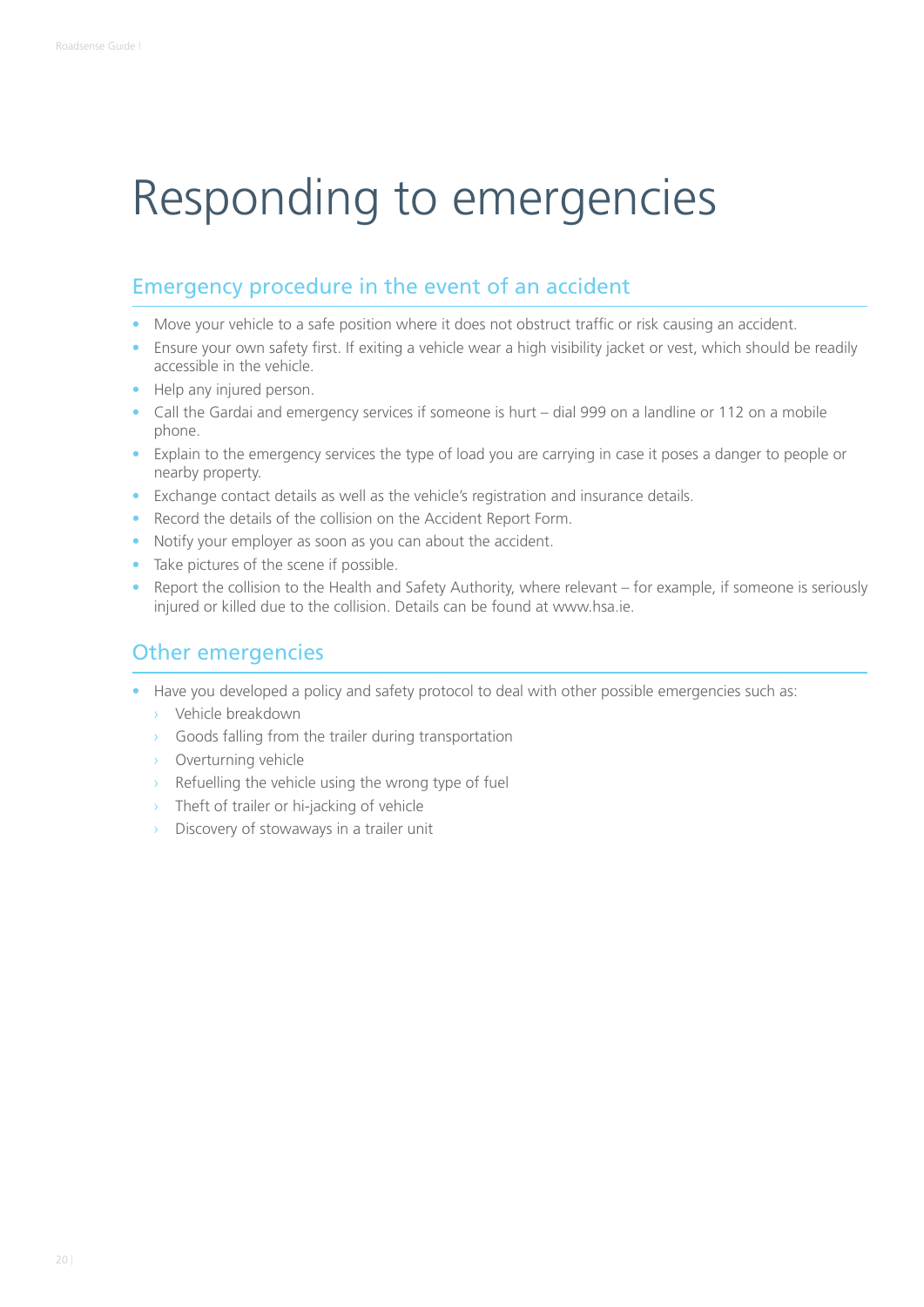### Prepare for the worst

## Accident information

#### Learn from your mistakes

If you know why an accident happened, you can try to prevent it from happening again. You will be able to tell whether a particular driver, route or type of vehicle is causing your accidents and take the necessary corrective action. Having this information will also help you defend your company against a claim.

#### **You need to consider the following:**

- Reporting
- **•** Investigation
- Analysis

#### Reporting

- Do you gather as much information as possible at the scene of a crash?
- Do you report crashes as soon as possible so that you can limit the damage?
- Do you encourage drivers to report near misses without fear of action being taken against them?
- Have you installed vehicles with Event Data Recorders which capture details of the accident such as the vehicle's speed, steering wheel movement or braking?

 If only significant crashes are reported you have an incomplete and false picture of the number of crashes that actually happen.

#### Investigation

Do you try to identify the cause rather than the effect of any crash or unsafe work so that you may learn from it? For example:

- who was involved?
- what were the road conditions?
- what was the driver's action?

#### Analysis

Do you see whether there is a trend to these crashes?

#### **Do you review crashes by:**

- type of accident for example, single vehicle or fatal or non-fatal?
- driver's age and driving experience?
- the type of vehicle and any faults?
- the day, time, traffic conditions, and road or weather conditions?

#### **You can then identify whether the crash or unsafe work practice was caused by:**

- a lack of driver training;
- a problem with the vehicle; or
- poor route planning.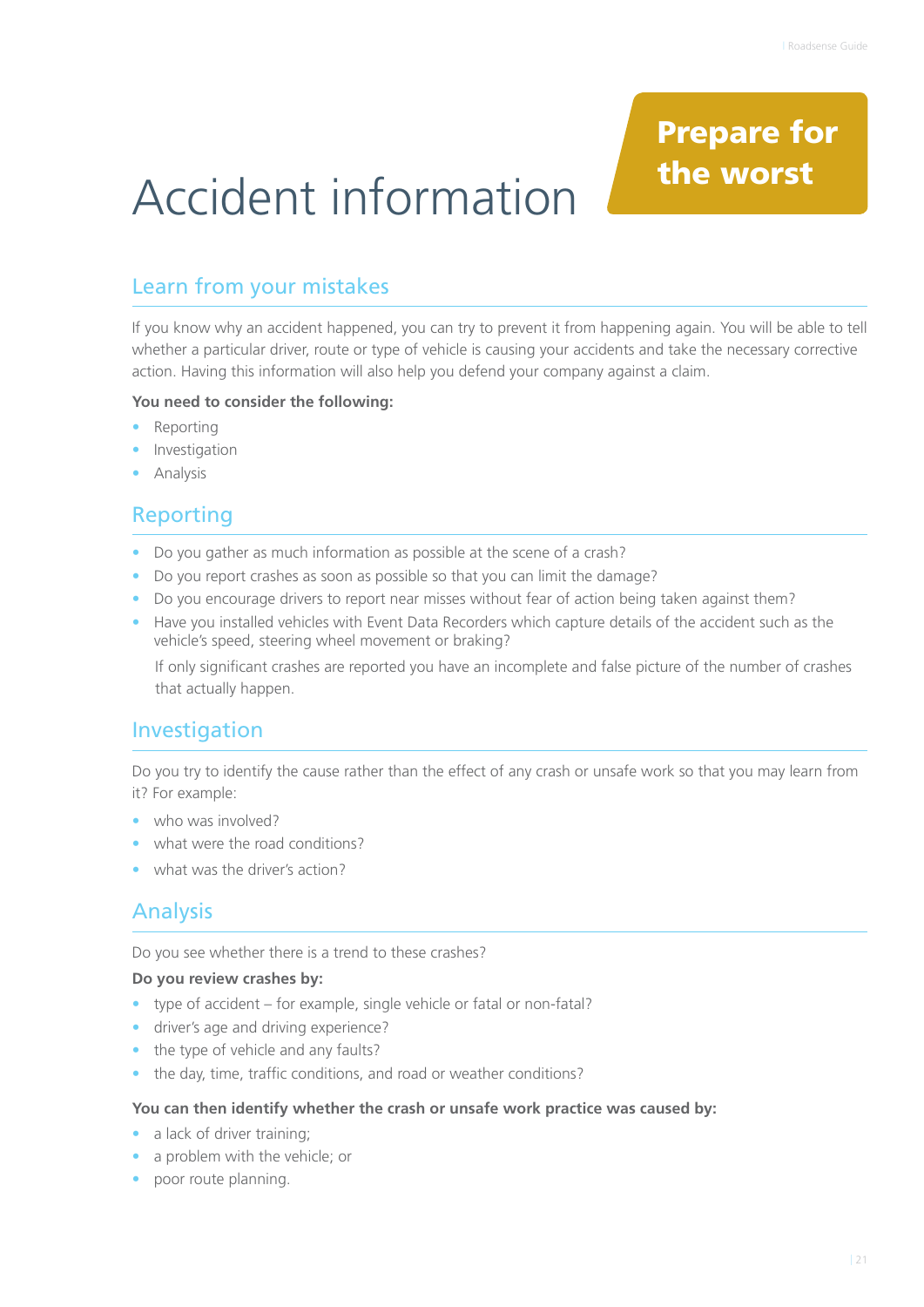- Do you send reports to senior managers and site managers and review them at monthly or three-monthly management meetings?
- Do you give the results of analysis to drivers so that they may learn from the experience?
- Do you put into practice what was learned from the crash for example, providing driver training, a proper vehicle maintenance schedule or a change of vehicle routes?
- Have you appointed a competent person at management level to manage the company's road safety performance?
- Do you provide a forum for drivers so they can voice their safety concerns & can receive feedback from management on dangerous driving?
- Do you make safe driving part of a driver's job description and salary performance review?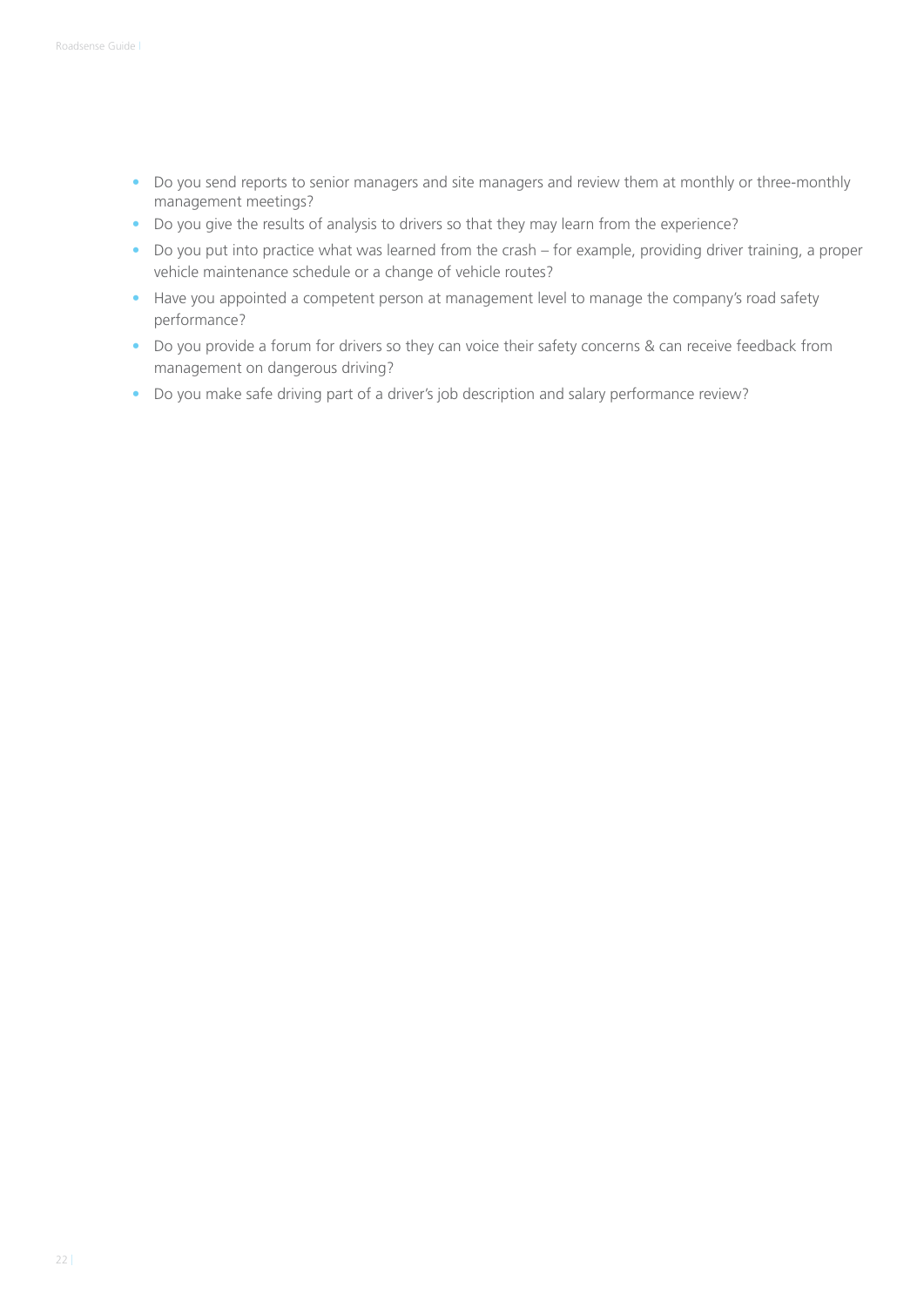### References and further information

#### **"Driving for Work: A Guide for Employers"**

Health and Safety Authority http://www.hsa.ie/eng/Vehicles\_at\_Work/Driving\_for\_Work/

#### **'Driving at work - Managing work-related road safety'**

HSE (Health and Safety Executive) Books www.hsebooks.com

#### **"Workplace transport safety: Guidance for employers"**

http://www.hse.gov.uk/pubns/indg199.pdf

#### **'Managing occupational road risk'**

Royal Society for the Prevention of Accidents http://www.rospa.com/driverandfleet

#### **'Code of practice - Safety of loads on vehicles'**

Third edition, the Stationery Office, 2002 ISBN: 0 11 5525475

#### **"Preventing Road Accidents involving Heavy Goods Vehicles"**

European Agency for Safety and Health at Work (Fact Sheet) http://osha.europa.eu/en/publications/factsheets/18

### Appendices

**We have enclosed sample checklists and guidance that you may find useful, including:**

- Driver application form
- Pre-driving vehicle checks
- Weekly vehicle-safety checklist
- Monthly vehicle maintenance checklist
- Re-coupling and uncoupling procedure
- Simplified accident analysis form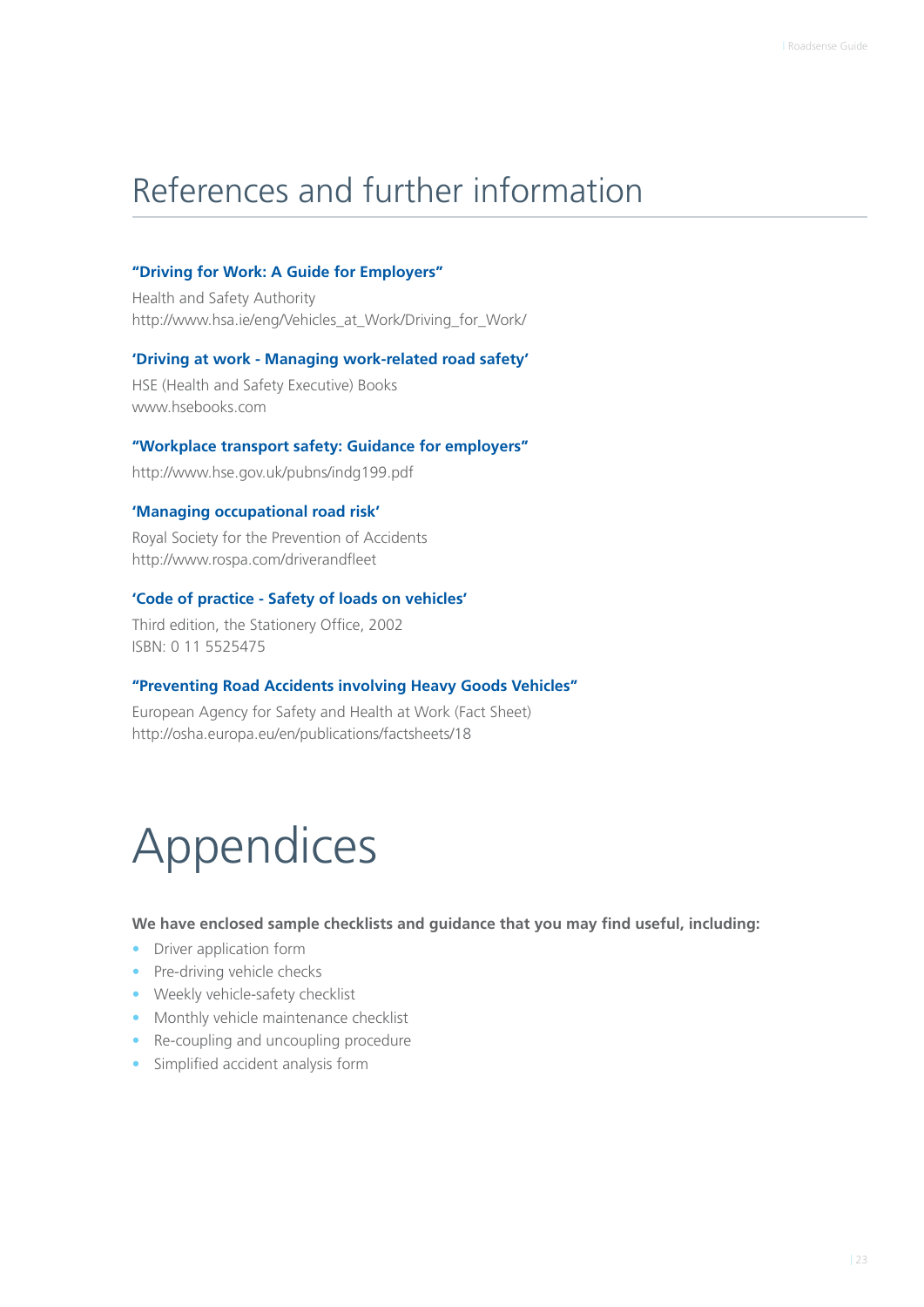### General websites

**Road Safety Authority** www.rsa.ie

**Health and safety Authority** www.hsa.ie

**Transport and Logistics Research Unit, University of Huddersfield** www.hud.ac.uk

**The Motor Insurance Repair Research Centre (security)** www.thatcham.org

**Euro NCAP (passenger survivability car testing)** www.euroncap.com

**The Automobile Association** www.aaireland.ie

**Road Haulage Association** www.irha.ie

**Rules of the Road** www.rulesoftheroad.ie

**Penalty Points** www.penaltypoints.ie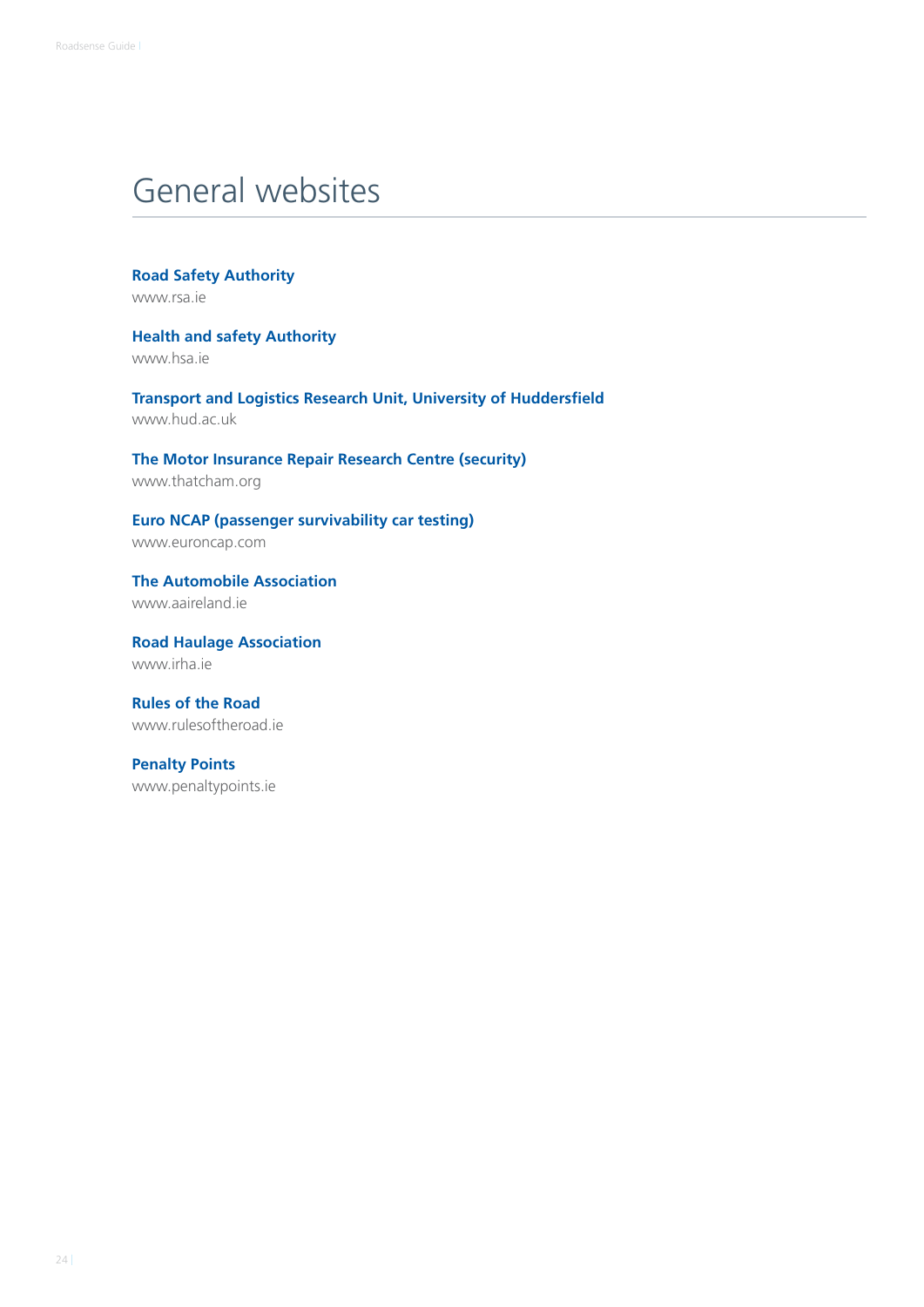#### Our websites

www.aviva.ie www.riskasyst.ie www.aviva.co.uk www.nurs.co.uk www.aviva.com

#### Legislation

- The Safety, Health and Welfare At Work Act 2005 (No.10 of 2005)
- Safety Health & Welfare At Work (General Application) Regulations 2007 (S.I. No.299 of 2007)
- Part X Safety Health & Welfare At Work (General Application) Regulations 1993 (S.I. No.44 of 1993)
- The Road Traffic Act 1961 and later amendments
- The Carriage of Dangerous Goods By Road Act 1998 & the Carriage of Dangerous Goods by Road Regulations 2007 (S.I. 288 of2007)
- The European Communities (Vehicle Drivers Certificate of Professional Competence) Regulations 2008 (S.I. No.91 of 2008)

You can get details of these from:

#### **Government Publications Sales Office, Molesworth Street, Dublin 2**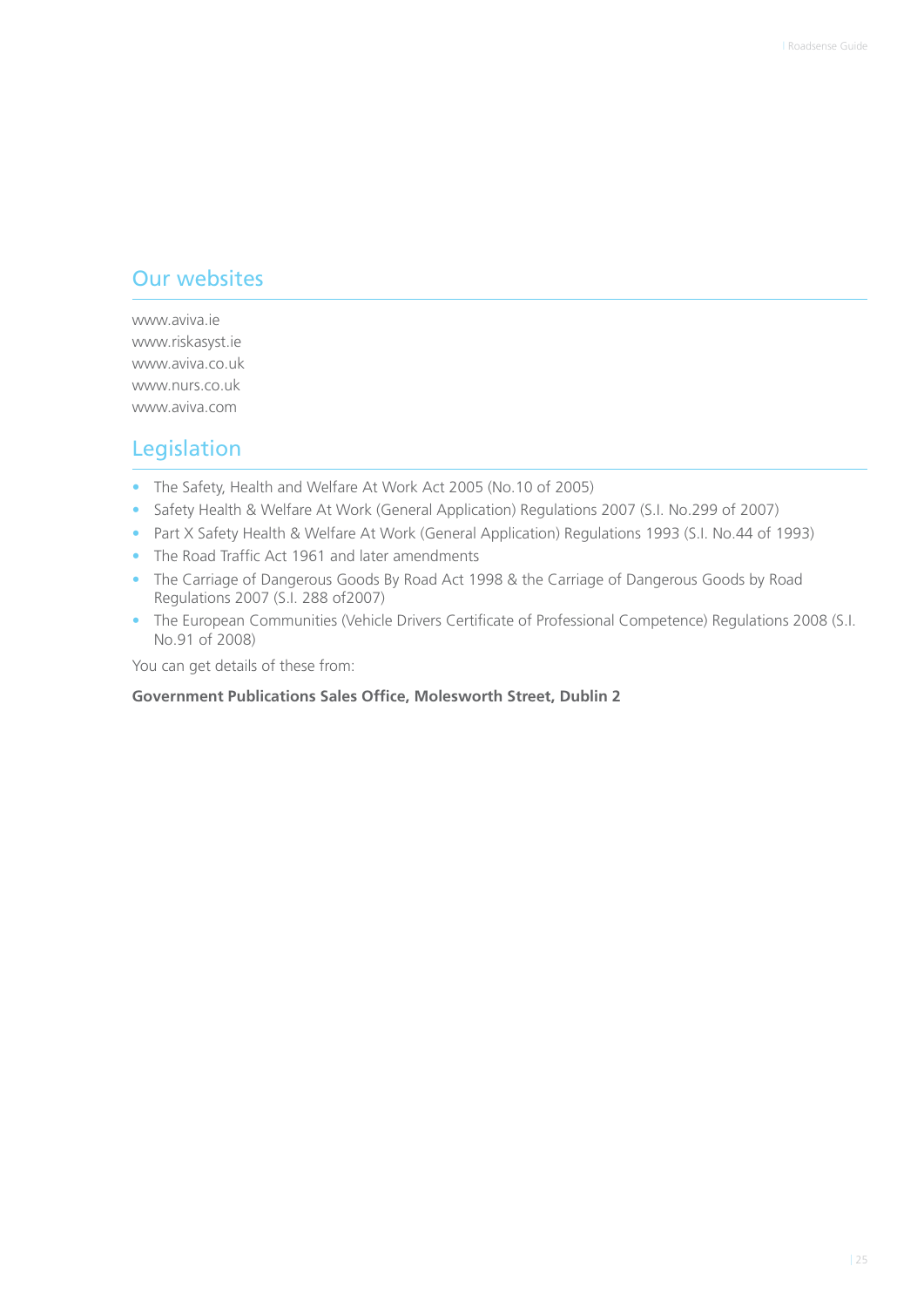

## Pre-driving Checks

| <b>Name</b>                |          |                                                   | <b>Date</b>        |
|----------------------------|----------|---------------------------------------------------|--------------------|
| Vehicle No.                |          | <u> 1980 - Johann Barbara, martxa alemaniar a</u> | <b>Trailer No.</b> |
| <b>Under Bonnet Checks</b> |          |                                                   |                    |
| Attention                  | In order |                                                   |                    |
|                            |          | Oil                                               |                    |
|                            |          | Water                                             |                    |
|                            |          | Pipes/Hoses                                       |                    |
| <b>External Checks</b>     |          |                                                   |                    |
| Attention                  | In order |                                                   |                    |
|                            |          | Tyres                                             |                    |
|                            |          | Wheel nuts                                        |                    |
|                            |          | Anti-spray equipment                              |                    |
|                            |          | Bodywork                                          |                    |
|                            |          | Rear underrun/sideguard                           |                    |
|                            |          | Reflectors/reflective plate                       |                    |
|                            |          | Secure load                                       |                    |
|                            |          | Doors/tail lift                                   |                    |
|                            |          | Battery                                           |                    |
|                            |          | Air/electrical lines                              |                    |
|                            |          | Landing gear/handle                               |                    |
|                            |          | Safety clip/Kingpin                               |                    |
|                            |          | Number plate/light                                |                    |
|                            |          | Tail lights                                       |                    |
|                            |          | Fog lights                                        |                    |
|                            |          | Brake lights                                      |                    |
|                            |          | Reverse lights                                    |                    |
|                            |          | Indicators/hazard lights                          |                    |
|                            |          |                                                   |                    |

Aviva Insurance Ireland Designated Activity Company, trading as Aviva, is regulated by the Central Bank of Ireland. A private company limited by shares. Registered in Ireland No. 605769. Registered Office: One Park Place, Hatch Street, Dublin 2, Ireland, D02 E651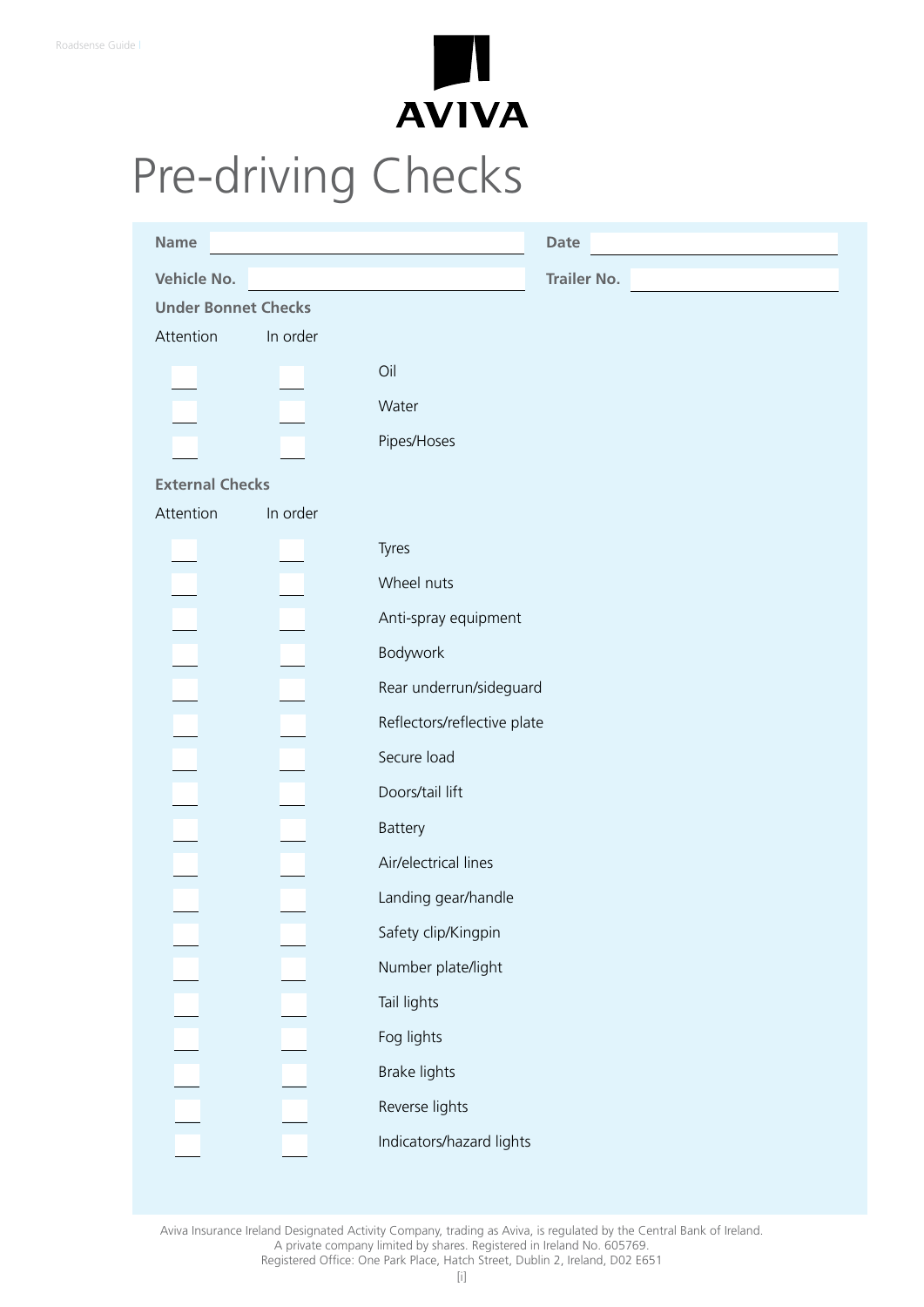

|  | Attention |  |  |
|--|-----------|--|--|

#### order

|  | Side lights               |
|--|---------------------------|
|  | Head lights (dipped/main) |
|  | Marker lights             |
|  | Swivelling spot lamp      |
|  | <b>Mirrors</b>            |
|  | Windscreen/certification  |
|  | Steps/handrail            |

#### **Internal Checks**

| Attention | In order |                        |
|-----------|----------|------------------------|
|           |          | Seat                   |
|           |          | Seat belt              |
|           |          | Parking brake          |
|           |          | Gear lever in neutral  |
|           |          | Gauges                 |
|           |          | Warning lights         |
|           |          | Warning buzzers        |
|           |          | Reverse warning buzzer |
|           |          | Windscreen washer      |
|           |          | Windscreen wipers      |
|           |          | Horn                   |
|           |          | Safety equipment       |
|           |          | Tachograph equipment   |
|           |          | Tachograph charts      |
|           |          | Speedometer            |
|           |          | Moving brake test      |
|           |          | Steering response      |

Aviva Insurance Ireland Designated Activity Company, trading as Aviva, is regulated by the Central Bank of Ireland. A private company limited by shares. Registered in Ireland No. 605769. Registered Office: One Park Place, Hatch Street, Dublin 2, Ireland, D02 E651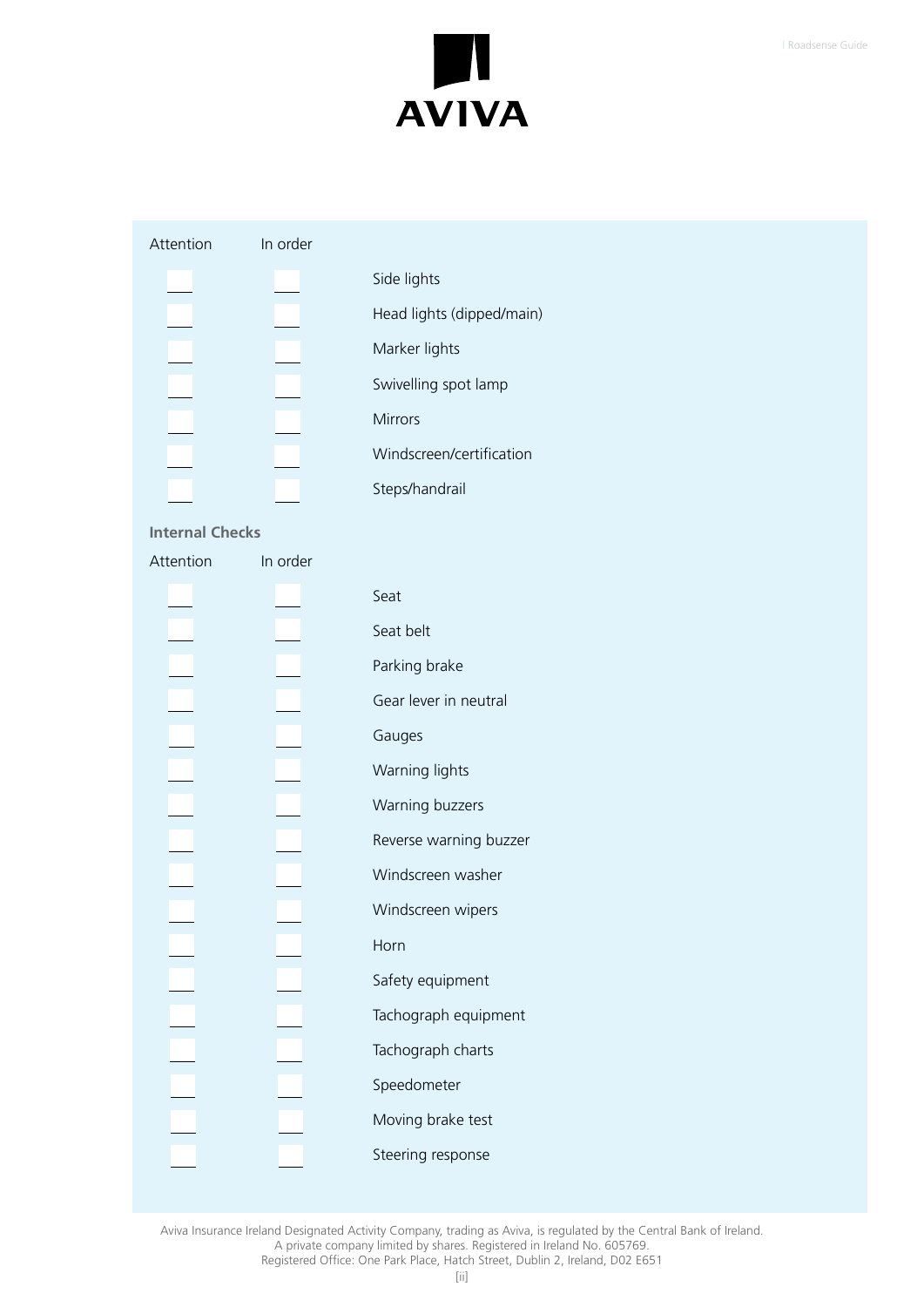

#### **On the last occasion that you drove this vehicle...**

| Was the tachograph equipment working?<br>Was the speed limiter working?<br>Yes<br><b>No</b><br>Was the braking system working effectively?<br>Yes<br><b>No</b><br>Did you notice any handling difficulties?<br>Yes<br>No<br>Did you notice any strange smells?<br>Yes<br><b>No</b> |
|------------------------------------------------------------------------------------------------------------------------------------------------------------------------------------------------------------------------------------------------------------------------------------|
|                                                                                                                                                                                                                                                                                    |
|                                                                                                                                                                                                                                                                                    |
|                                                                                                                                                                                                                                                                                    |
|                                                                                                                                                                                                                                                                                    |
| Did you hear any unusual noises?<br>Yes<br><b>No</b>                                                                                                                                                                                                                               |
| Did you feel any unusual vibrations?<br>Yes<br>No                                                                                                                                                                                                                                  |
|                                                                                                                                                                                                                                                                                    |
| Signed<br>Dated                                                                                                                                                                                                                                                                    |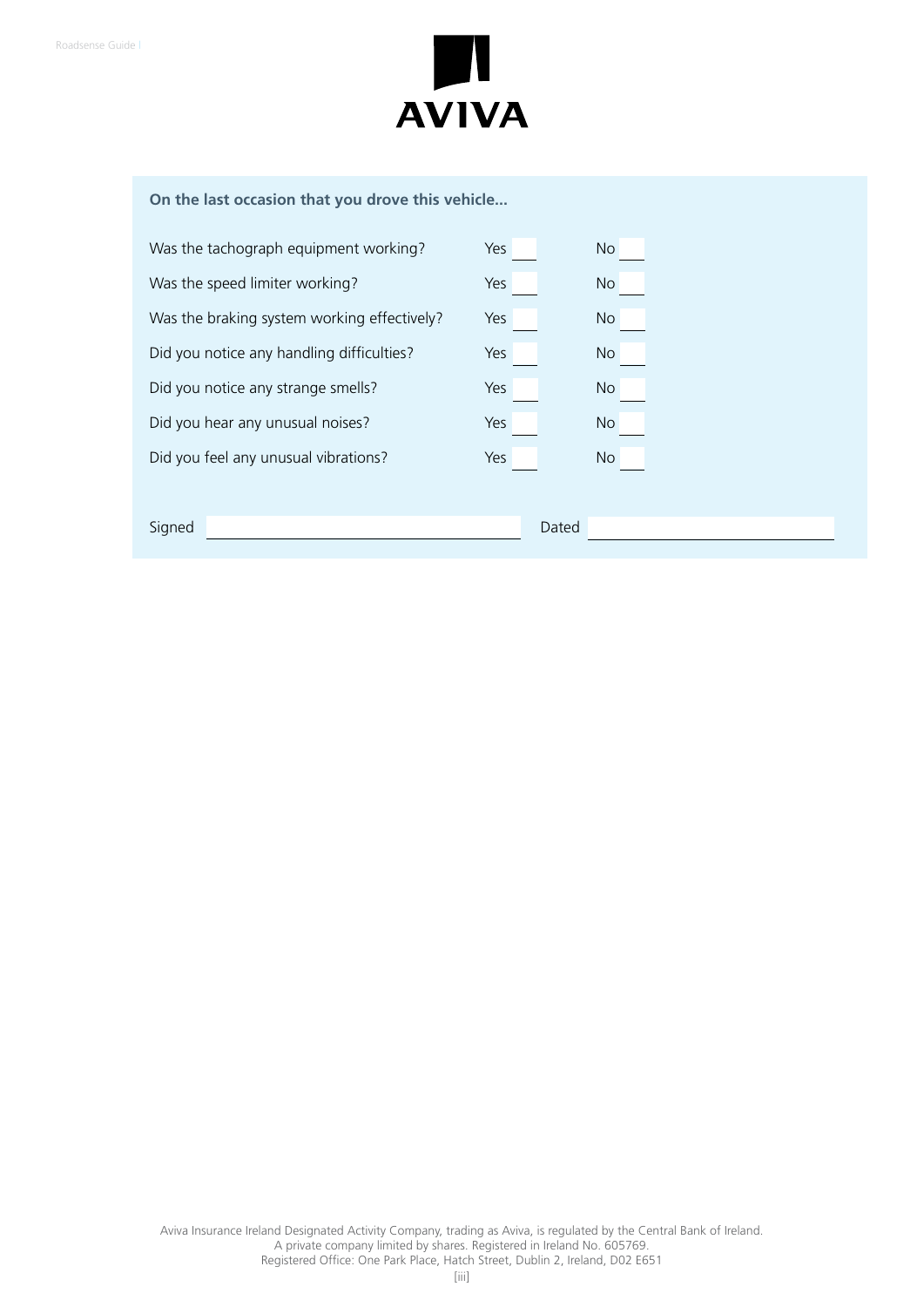

### Coupling Procedure

- Ensure that the trailer brake is applied
- Check the trailer height against the tractive unit (to receive it safely)
- Reverse slowly up to the trailer until you hear the Kingpin mechanism locking into place
- Select a low gear and try to move forward (twice) to check that the locking mechanism is secure
- Ensure that the vehicle parking brake is applied
- Connect the safety clip to secure the Kingpin release handle
- Connect the air and electric lines
- Turn on the taps
- Raise the landing gear and stow away the handle
- Release the trailer parking brake
- Start up the engine
- Check that the air is building up in the storage tanks
- Check the operation of all the lights
- Fit the correct number plate to the trailer
- Carry out the necessary pre-driving checks

### Uncoupling Procedure

- Select a safe and legal place to park
- Ensure that the tractive unit and trailer brakes are applied
- Lower the landing gear and stow the handle away safely
- Turn off the air line taps (if fitted)
- Disconnect the airlines and stow them away safely
- Disconnect the electric line and stow it away safely
- Remove any safety clip securing the Kingpin release handle (if fitted)
- Release the Fifth Wheel coupling locking bar (if fitted)
- Remove the number plate (if necessary)
- Drive the tractive unit away slowly, checking the trailer in your mirrors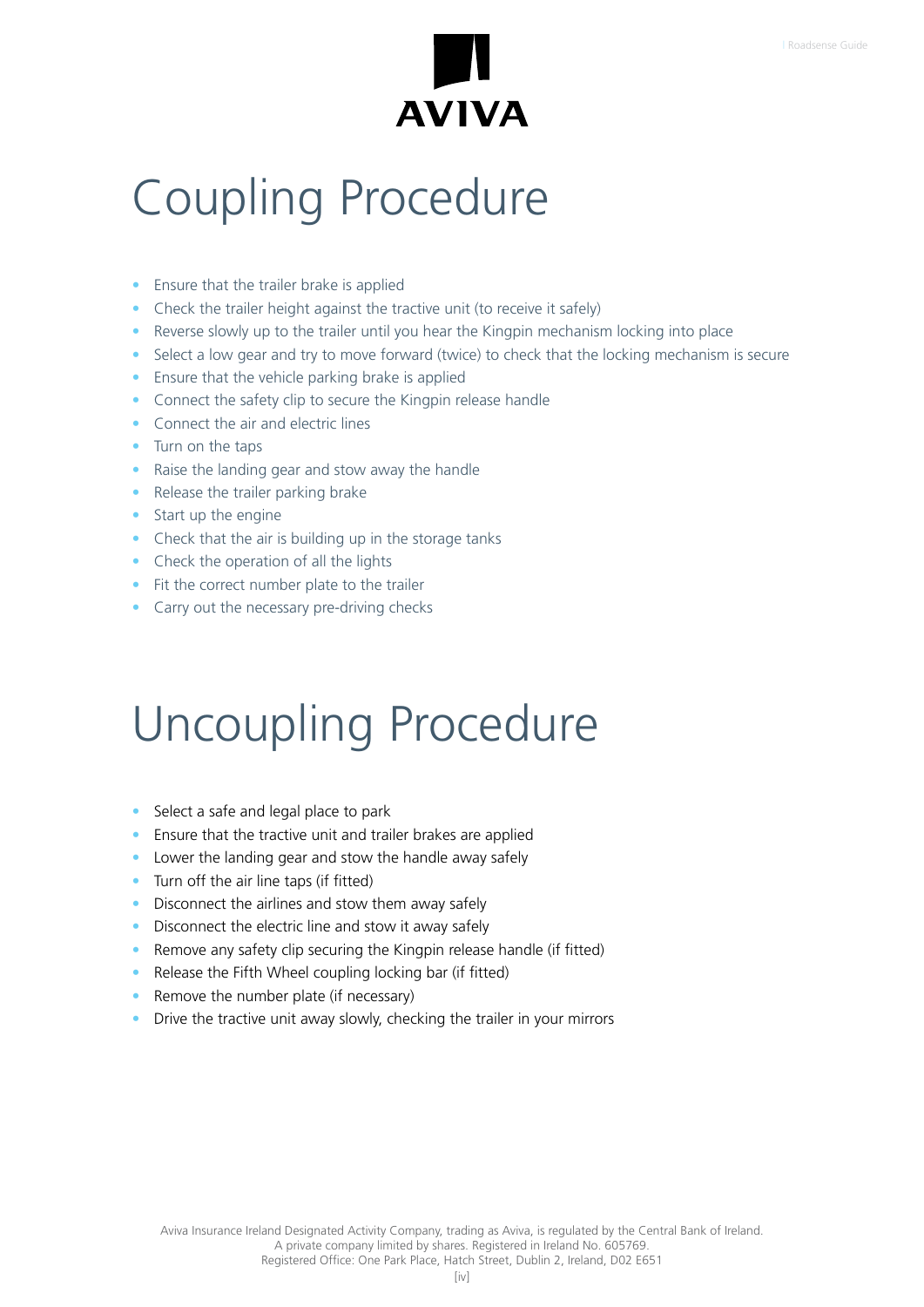

## Simplified accident analysis form

| <b>Type of Accident or Occurance</b>                  | <b>Non-avoidable</b> | <b>Avoidable</b>             |
|-------------------------------------------------------|----------------------|------------------------------|
| Windscreen                                            |                      |                              |
| Fire Damage                                           |                      |                              |
| Theft of vehicle                                      |                      |                              |
| Theft from Vehicle - radio                            |                      | ▁▅▅▅▅▅▅▅▅▅▅▅▅▅▅▅▅▅▅▅▅▅▅▅▅▅▅▅ |
| Theft from Vehicle - excluding radio                  |                      |                              |
| Malicious damage                                      |                      |                              |
| Damage by storm/ flood                                |                      |                              |
| Bodily Injury - pedestrian                            |                      |                              |
| Bodily Injury - cyclist                               |                      |                              |
| Bodily Injury - other                                 |                      |                              |
| Collision with animal                                 |                      |                              |
| Collision with oncoming vehicle                       |                      |                              |
| Damage due to overturning                             |                      |                              |
| Damage to own trailer                                 |                      |                              |
| Damaged by tipping                                    |                      |                              |
| Damaged trailer of third party                        |                      |                              |
| Door opened by third party                            |                      |                              |
| Door opened onto path of third party                  |                      |                              |
| Hit in the rear by third party                        |                      |                              |
| Hit rear of third party                               |                      |                              |
| Location - crossroads collision                       |                      |                              |
| Location - entering main road                         |                      |                              |
| Location - hit fixed object excluding above           |                      |                              |
| Location - hit lamp post/ traffic sign                |                      |                              |
| Location - hit whilst parked                          |                      |                              |
| Location - motorway / national primary route accident |                      |                              |

Aviva Insurance Ireland Designated Activity Company, trading as Aviva, is regulated by the Central Bank of Ireland. A private company limited by shares. Registered in Ireland No. 605769. Registered Office: One Park Place, Hatch Street, Dublin 2, Ireland, D02 E651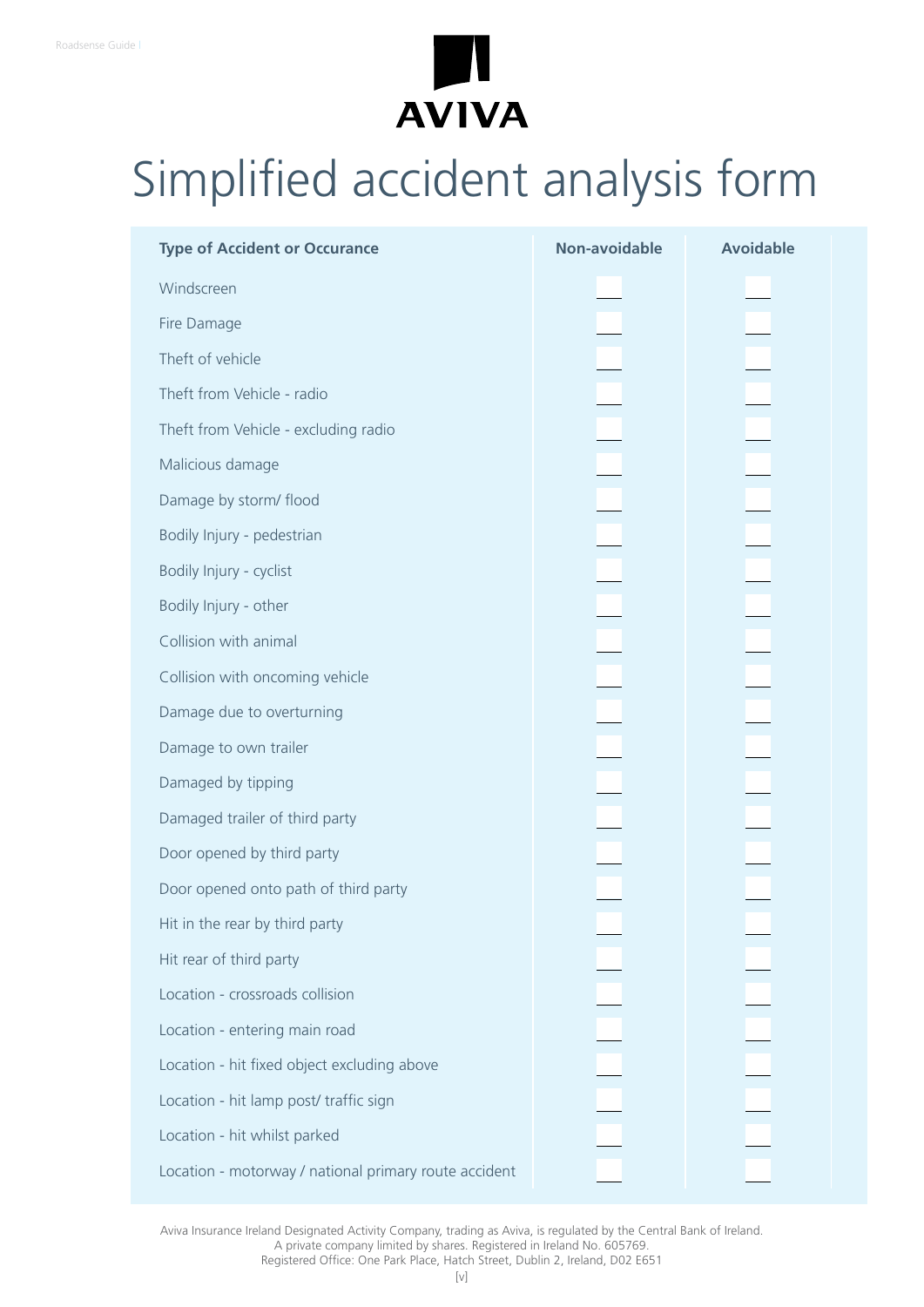

| <b>Type of Accident or Occurance</b>      | Non-avoidable | <b>Avoidable</b> |
|-------------------------------------------|---------------|------------------|
| Location - pot hole                       |               |                  |
| Location - roundabout entering            |               |                  |
| Location - roundabout leaving             |               |                  |
| Location - third party entering main road |               |                  |
| Location - traffic light collision        |               |                  |
| Lost control - hit fixed object           |               |                  |
| Multiple collision                        |               |                  |
| Reversing                                 |               |                  |
| Third party reversing                     |               |                  |
| Skidded on liquid on road including water |               |                  |
| Skidded on mud - loose surface            |               |                  |
| Skidded on snow/ice - no other vehicle    |               |                  |
| Third party turned across                 |               |                  |
| Turned across third party                 |               |                  |
| Incident collision less than 5MPH         |               |                  |
| Incident collision between 5 & 30 MPH     |               |                  |
| Incident collision greater than 30 MPH    |               |                  |
| Driver aged under 20                      |               |                  |
| Driver aged 21 to 25                      |               |                  |
| Driver aged 26 to 30                      |               |                  |
| Driver aged 30 to 50                      |               |                  |
| Driver aged 51 & over                     |               |                  |
| Purpose of journey - private              |               |                  |
| Purpose of journey - business             |               |                  |
| Unknown                                   |               |                  |
| <b>Total</b>                              |               |                  |
| <b>Total Percentage</b>                   | $\%$          | $\%$             |

Aviva Insurance Ireland Designated Activity Company, trading as Aviva, is regulated by the Central Bank of Ireland. A private company limited by shares. Registered in Ireland No. 605769.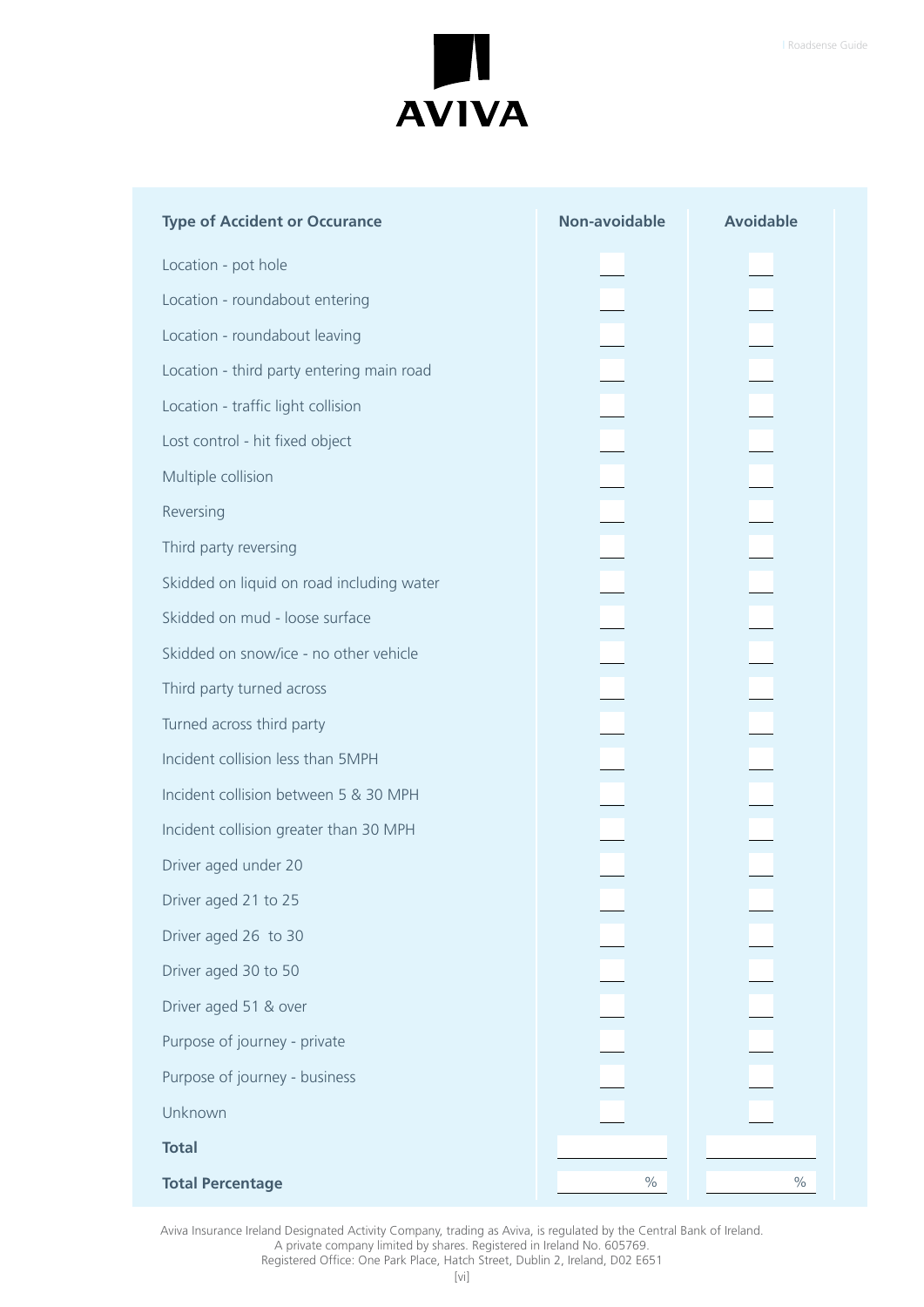## **AVIVA** Driver application form

(To be completed by all staff or agency drivers and handed to your manager or supervisor together with your driving licence)

| <b>Authorised driver personal details</b>                                                                                                                                                                                            |                                                                                                                                                                                                                                              |                                                                                                                                                                                                                                |                                 |  |  |
|--------------------------------------------------------------------------------------------------------------------------------------------------------------------------------------------------------------------------------------|----------------------------------------------------------------------------------------------------------------------------------------------------------------------------------------------------------------------------------------------|--------------------------------------------------------------------------------------------------------------------------------------------------------------------------------------------------------------------------------|---------------------------------|--|--|
| Surname and the contract of the contract of the contract of the contract of the contract of the contract of the                                                                                                                      |                                                                                                                                                                                                                                              | First name(s)                                                                                                                                                                                                                  |                                 |  |  |
| Date of Birth <b>Exercise 2020</b>                                                                                                                                                                                                   |                                                                                                                                                                                                                                              | Job title                                                                                                                                                                                                                      |                                 |  |  |
| Department                                                                                                                                                                                                                           |                                                                                                                                                                                                                                              | Staff number <b>Exercise 2020</b>                                                                                                                                                                                              |                                 |  |  |
| <b>Driver CPC</b>                                                                                                                                                                                                                    |                                                                                                                                                                                                                                              |                                                                                                                                                                                                                                |                                 |  |  |
| Valid from                                                                                                                                                                                                                           |                                                                                                                                                                                                                                              | Valid to the contract of the contract of the contract of the contract of the contract of the contract of the contract of the contract of the contract of the contract of the contract of the contract of the contract of the c |                                 |  |  |
| Date CPC obtained<br><br><u> </u>                                                                                                                                                                                                    |                                                                                                                                                                                                                                              |                                                                                                                                                                                                                                |                                 |  |  |
| <b>Ordinary driving licence</b>                                                                                                                                                                                                      |                                                                                                                                                                                                                                              |                                                                                                                                                                                                                                |                                 |  |  |
| Driver licence number                                                                                                                                                                                                                |                                                                                                                                                                                                                                              | Groups/categories                                                                                                                                                                                                              |                                 |  |  |
| Valid from the contract of the contract of the contract of the contract of the contract of the contract of the contract of the contract of the contract of the contract of the contract of the contract of the contract of the       |                                                                                                                                                                                                                                              | Valid to a contract to the contract of the contract of the contract of the contract of the contract of the contract of the contract of the contract of the contract of the contract of the contract of the contract of the con |                                 |  |  |
|                                                                                                                                                                                                                                      |                                                                                                                                                                                                                                              |                                                                                                                                                                                                                                |                                 |  |  |
| How regularly do you drive? Everyday                                                                                                                                                                                                 |                                                                                                                                                                                                                                              | Once a week Occasionally                                                                                                                                                                                                       |                                 |  |  |
| <b>HGV/LGV Licence</b>                                                                                                                                                                                                               |                                                                                                                                                                                                                                              |                                                                                                                                                                                                                                |                                 |  |  |
| Serial number <b>contract to the contract of the contract of the contract of the contract of the contract of the contract of the contract of the contract of the contract of the contract of the contract of the contract of the</b> |                                                                                                                                                                                                                                              | Medical due                                                                                                                                                                                                                    |                                 |  |  |
|                                                                                                                                                                                                                                      | Date driving test passed<br>Groups/categories                                                                                                                                                                                                |                                                                                                                                                                                                                                |                                 |  |  |
|                                                                                                                                                                                                                                      | Valid to a contract to the contract of the contract of the contract of the contract of the contract of the contract of the contract of the contract of the contract of the contract of the contract of the contract of the con<br>Valid from |                                                                                                                                                                                                                                |                                 |  |  |
| <b>Additional qualifications and experience</b>                                                                                                                                                                                      |                                                                                                                                                                                                                                              |                                                                                                                                                                                                                                |                                 |  |  |
| If so please give brief details.                                                                                                                                                                                                     |                                                                                                                                                                                                                                              | Have you had any experience or do you hold any qualifications in any of the areas listed below?                                                                                                                                |                                 |  |  |
| Fork-lift truck                                                                                                                                                                                                                      |                                                                                                                                                                                                                                              | Commerical vehicle types                                                                                                                                                                                                       |                                 |  |  |
| Power take-off                                                                                                                                                                                                                       |                                                                                                                                                                                                                                              | Tipper-truck operation                                                                                                                                                                                                         |                                 |  |  |
| Tail lifts                                                                                                                                                                                                                           |                                                                                                                                                                                                                                              | Hazardous chemicals                                                                                                                                                                                                            |                                 |  |  |
| Lorry-mounted crane                                                                                                                                                                                                                  | Other - please specify                                                                                                                                                                                                                       |                                                                                                                                                                                                                                |                                 |  |  |
| <b>Endorsements or convictions, including suspensions</b>                                                                                                                                                                            |                                                                                                                                                                                                                                              |                                                                                                                                                                                                                                |                                 |  |  |
| Date                                                                                                                                                                                                                                 | Offence                                                                                                                                                                                                                                      | Endorsement code                                                                                                                                                                                                               | Fine or penalty points (if any) |  |  |
|                                                                                                                                                                                                                                      |                                                                                                                                                                                                                                              |                                                                                                                                                                                                                                |                                 |  |  |
|                                                                                                                                                                                                                                      |                                                                                                                                                                                                                                              |                                                                                                                                                                                                                                |                                 |  |  |

Aviva Insurance Ireland Designated Activity Company, trading as Aviva, is regulated by the Central Bank of Ireland.

A private company limited by shares. Registered in Ireland No. 605769.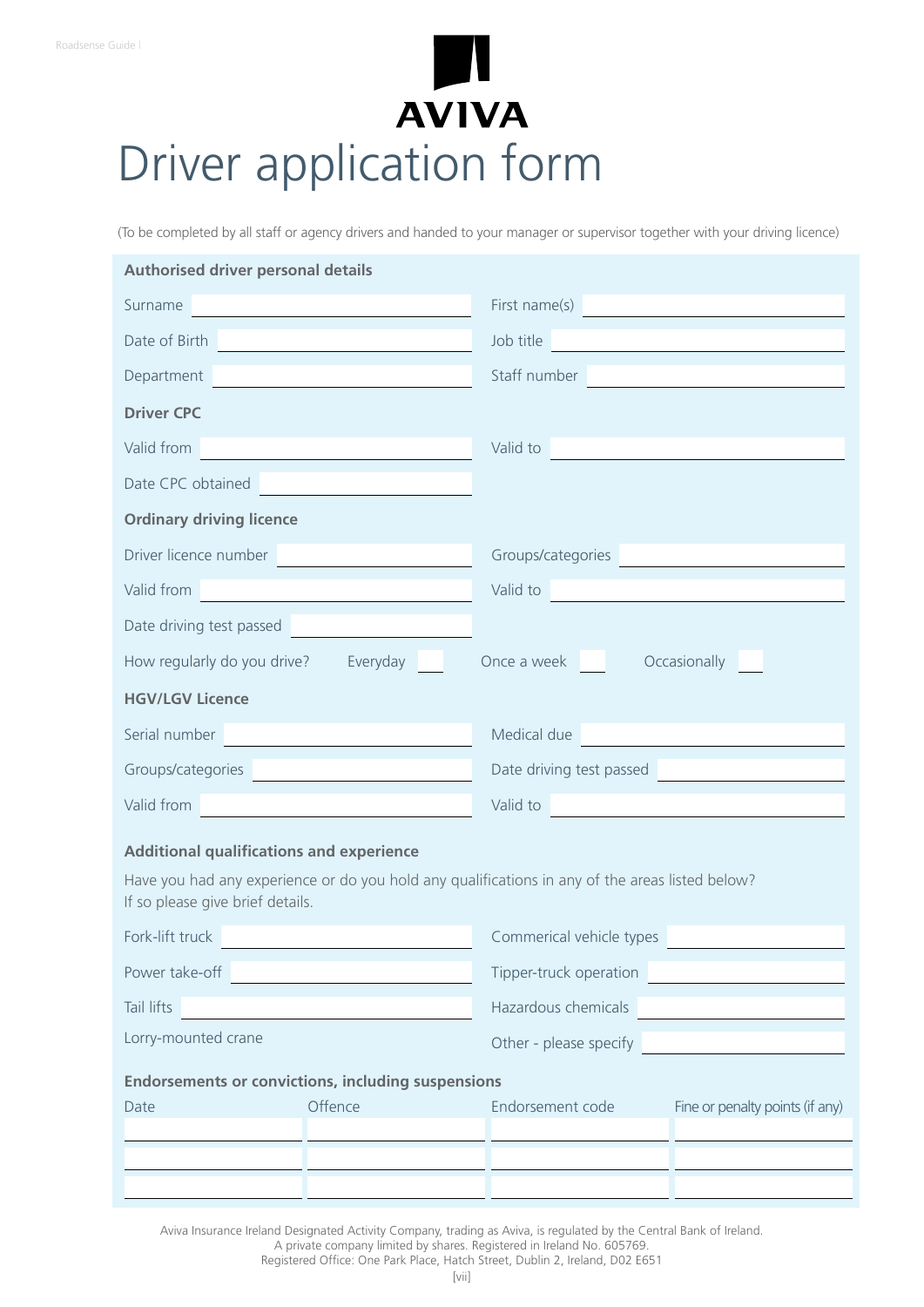

| Give details of any traffic accidents during the last five years                            |                               |      |           |         |    |
|---------------------------------------------------------------------------------------------|-------------------------------|------|-----------|---------|----|
| Date                                                                                        | Brief description of accident |      |           |         |    |
|                                                                                             |                               |      |           |         |    |
|                                                                                             |                               |      |           |         |    |
| <b>Driving experience</b>                                                                   |                               |      |           |         |    |
| Have you taken any form of advanced or defensive driving training?<br>If 'Yes' give details |                               |      |           | Yes     | No |
|                                                                                             |                               |      |           |         |    |
|                                                                                             |                               |      |           |         |    |
|                                                                                             |                               |      |           |         |    |
| <b>Medical</b>                                                                              |                               | Yes  |           |         |    |
|                                                                                             |                               |      | <b>No</b> | Details |    |
|                                                                                             |                               |      |           |         |    |
|                                                                                             |                               |      |           |         |    |
|                                                                                             |                               |      |           |         |    |
|                                                                                             |                               |      |           |         |    |
|                                                                                             |                               |      |           |         |    |
|                                                                                             |                               |      |           |         |    |
|                                                                                             |                               |      |           |         |    |
|                                                                                             |                               |      |           |         |    |
| <b>Declaration</b>                                                                          |                               |      |           |         |    |
| I confirm that the above details are correct<br>Signed                                      |                               | Date |           |         |    |
|                                                                                             |                               |      |           |         |    |
| For official use only                                                                       |                               |      |           |         |    |
| Driving licence checked by                                                                  |                               | Date |           |         |    |
| Medical checked by                                                                          |                               | Date |           |         |    |
| Authorised to drive the following types of vehicles                                         |                               |      |           |         |    |
|                                                                                             |                               |      |           |         |    |
|                                                                                             |                               |      |           |         |    |
| Signed manager                                                                              |                               | Date |           |         |    |
|                                                                                             |                               |      |           |         |    |
|                                                                                             |                               |      |           |         |    |

Aviva Insurance Ireland Designated Activity Company, trading as Aviva, is regulated by the Central Bank of Ireland.

A private company limited by shares. Registered in Ireland No. 605769.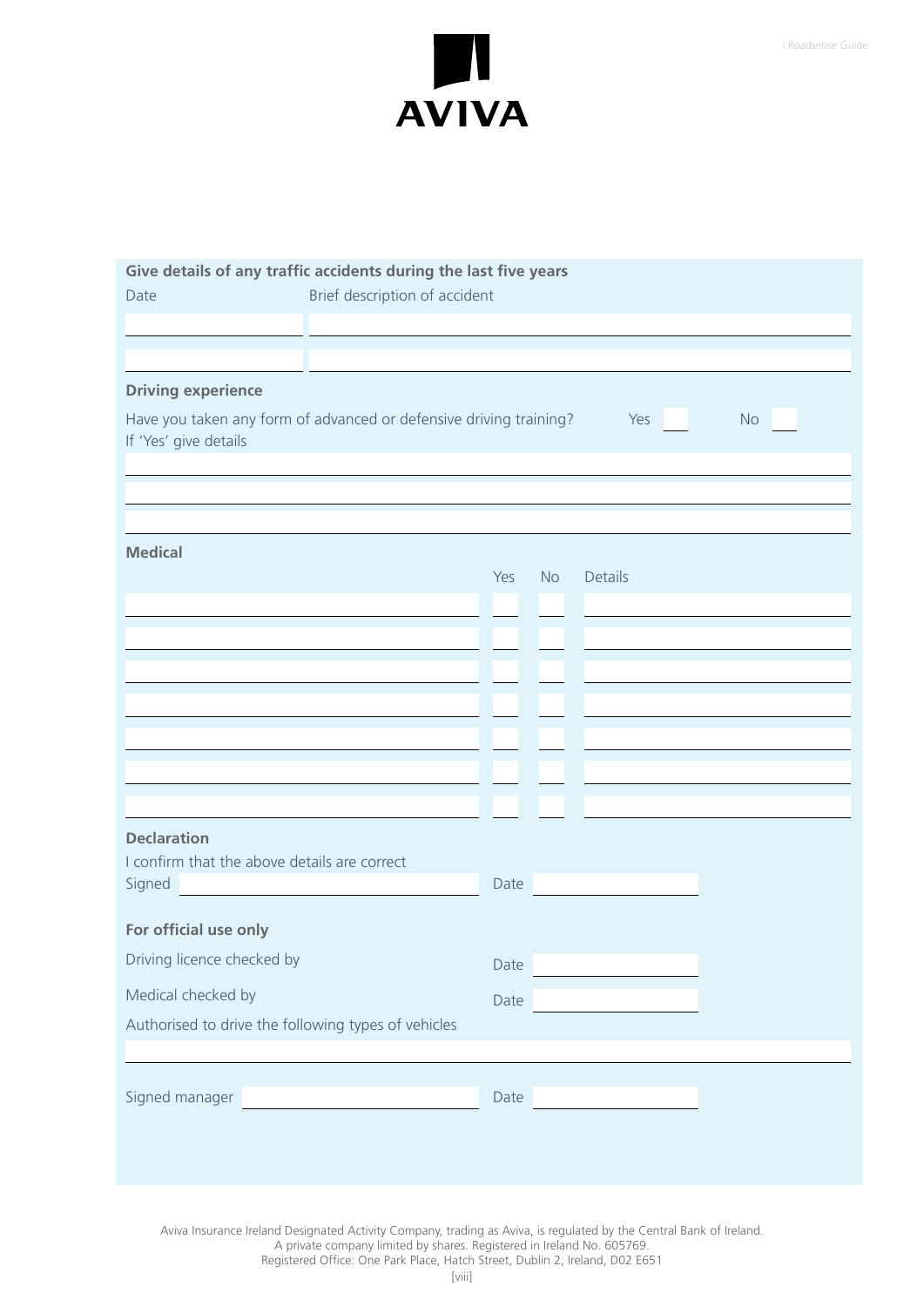

## Weekly vehicle safety checklist

| <b>Periodic</b>                       | <b>Spot Check</b>  | <b>Handover/Takeover</b> |
|---------------------------------------|--------------------|--------------------------|
| <b>Driver</b>                         |                    |                          |
| Vehicle type                          |                    |                          |
| Registration number                   |                    |                          |
| Speedometer reading                   |                    |                          |
| <b>Documentation</b>                  | <b>Checked</b>     | <b>Comments</b>          |
| Manufacturer's handbook               |                    |                          |
| Service record book (up to date?)     |                    |                          |
| Driver handbook                       |                    |                          |
| Accident report form                  |                    |                          |
| <b>Vehicle interior</b>               | <b>Serviceable</b> | <b>Remarks</b>           |
| Door handles and locks                |                    |                          |
| Alarm                                 |                    |                          |
| Seats                                 |                    |                          |
| Seat belts/operational/damage         |                    |                          |
| All instruments/wipers                |                    |                          |
| Lights and indicators - front         |                    |                          |
| Lights and indicators - rear          |                    |                          |
| Interior light                        |                    |                          |
| Window operation                      |                    |                          |
| Window (glass) condition              |                    |                          |
| Heated rear window and wash wiper     |                    |                          |
| Cleanliness                           |                    |                          |
| <b>Boot compartment</b>               | <b>Serviceable</b> | <b>Remarks</b>           |
| Cleanliness                           |                    |                          |
| Boot lid secure & operational         |                    |                          |
| Spare wheel jack & brace              |                    |                          |
| Spare wheel tyre pressure & condition |                    |                          |

Aviva Insurance Ireland Designated Activity Company, trading as Aviva, is regulated by the Central Bank of Ireland. A private company limited by shares. Registered in Ireland No. 605769.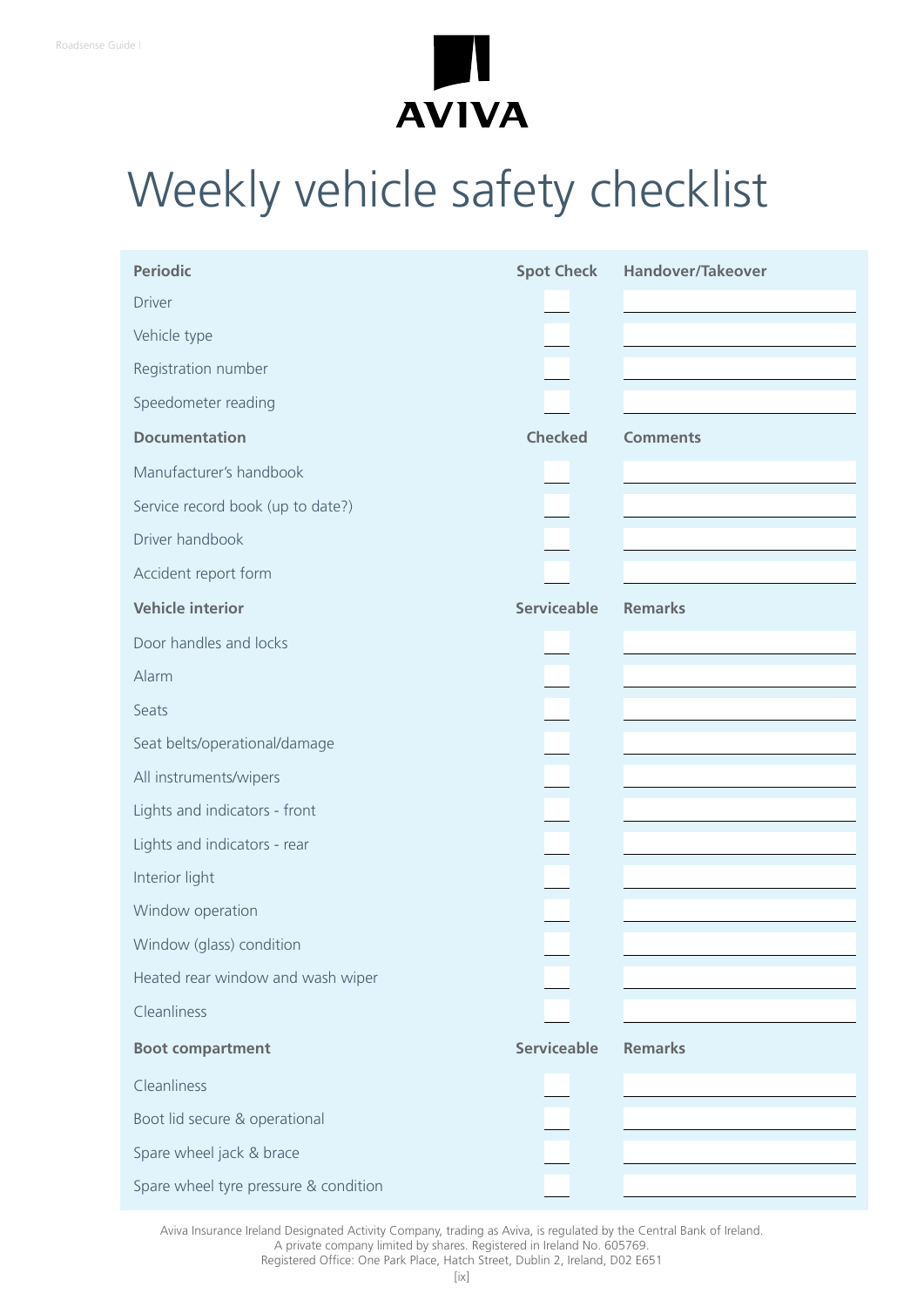

| <b>Engine compartment</b>                                                                                           | <b>Serviceable</b> | <b>Remarks</b>                                     |
|---------------------------------------------------------------------------------------------------------------------|--------------------|----------------------------------------------------|
| Engine oil level                                                                                                    |                    |                                                    |
| Coolant level (anti freeze)                                                                                         |                    |                                                    |
| Battery electrolyte level                                                                                           |                    |                                                    |
| <b>Battery security</b>                                                                                             |                    |                                                    |
| Battery terminals secure and clean/greased                                                                          |                    |                                                    |
| Brake fluid level                                                                                                   |                    |                                                    |
| Clutch fluid level                                                                                                  |                    |                                                    |
| Washer bottle full and correct frost protection fluid                                                               |                    |                                                    |
| Compartment clean                                                                                                   |                    |                                                    |
| Exterior                                                                                                            | Serviceable        | Remarks                                            |
| Tyre condition (damage)                                                                                             |                    |                                                    |
| Tyre thread depth (min 1.6mm)                                                                                       |                    |                                                    |
| Tyre pressure correct                                                                                               |                    |                                                    |
| Positioning of wheel nuts                                                                                           |                    |                                                    |
| <b>Exterior cleanliness</b>                                                                                         |                    |                                                    |
| <b>Condition of vehicle-detail all damage</b>                                                                       |                    |                                                    |
|                                                                                                                     |                    |                                                    |
|                                                                                                                     |                    |                                                    |
| General remarks                                                                                                     |                    |                                                    |
|                                                                                                                     |                    |                                                    |
| Driver's signature                                                                                                  |                    | Date<br><u> 1989 - Johann Barn, mars ann an t-</u> |
|                                                                                                                     |                    | Date                                               |
| Aviva Insurance Ireland Designated Activity Company, trading as Aviva, is regulated by the Central Bank of Ireland. |                    |                                                    |

A private company limited by shares. Registered in Ireland No. 605769.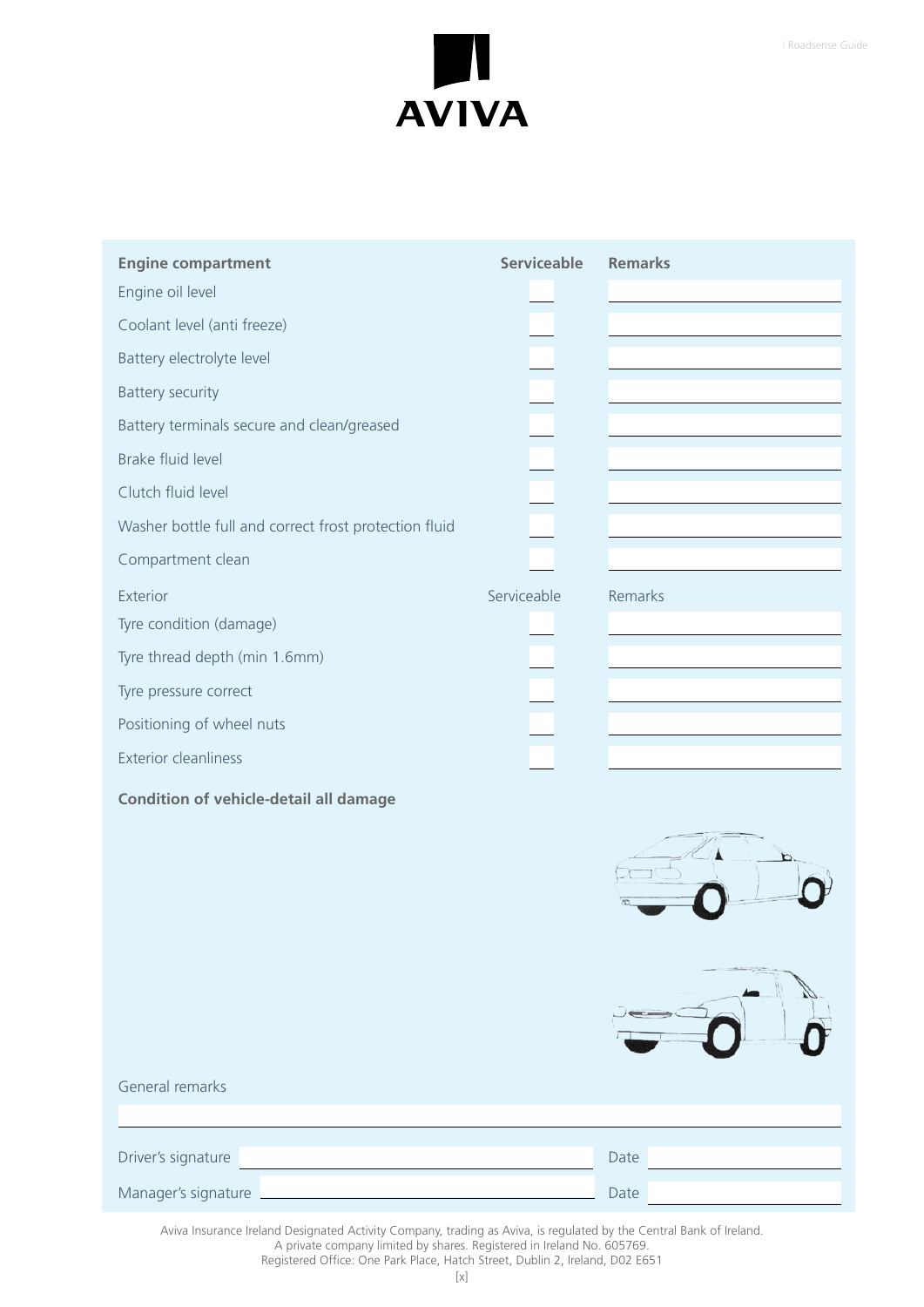# **AVIVA**

## Monthly vehicle maintenance checklist

| Return for the month of             |  |
|-------------------------------------|--|
| Registration number                 |  |
| <b>Driver</b>                       |  |
| Odometer reading beginning of month |  |
| Odometer reading end of month       |  |
| Monthly mileage                     |  |
| Total mileage                       |  |
| Fuel used during the month (litres) |  |
| Consumption rate (M.P.L.)           |  |

**Brief details of Servicing/Repairs completed during the month**

| Date                     | Odometer reading | Brief details/cost Name of garage |          |
|--------------------------|------------------|-----------------------------------|----------|
|                          |                  |                                   |          |
|                          |                  |                                   |          |
|                          |                  |                                   |          |
|                          |                  |                                   |          |
| <b>Monthly checklist</b> |                  |                                   |          |
|                          |                  | Checked                           | Comments |
| Tyre thread              |                  |                                   |          |
| Wheel rims               |                  |                                   |          |
| Spare wheel              |                  |                                   |          |
| Tool kit                 |                  |                                   |          |
| Roof rack                |                  |                                   |          |
| Wiper blades             |                  |                                   |          |
| Front lights             |                  |                                   |          |
| Rear lights              |                  |                                   |          |
| Panel gauges             |                  |                                   |          |
| Oil level                |                  |                                   |          |
| Water level              |                  |                                   |          |
| Cleanliness              |                  |                                   |          |

Aviva Insurance Ireland Designated Activity Company, trading as Aviva, is regulated by the Central Bank of Ireland.

A private company limited by shares. Registered in Ireland No. 605769.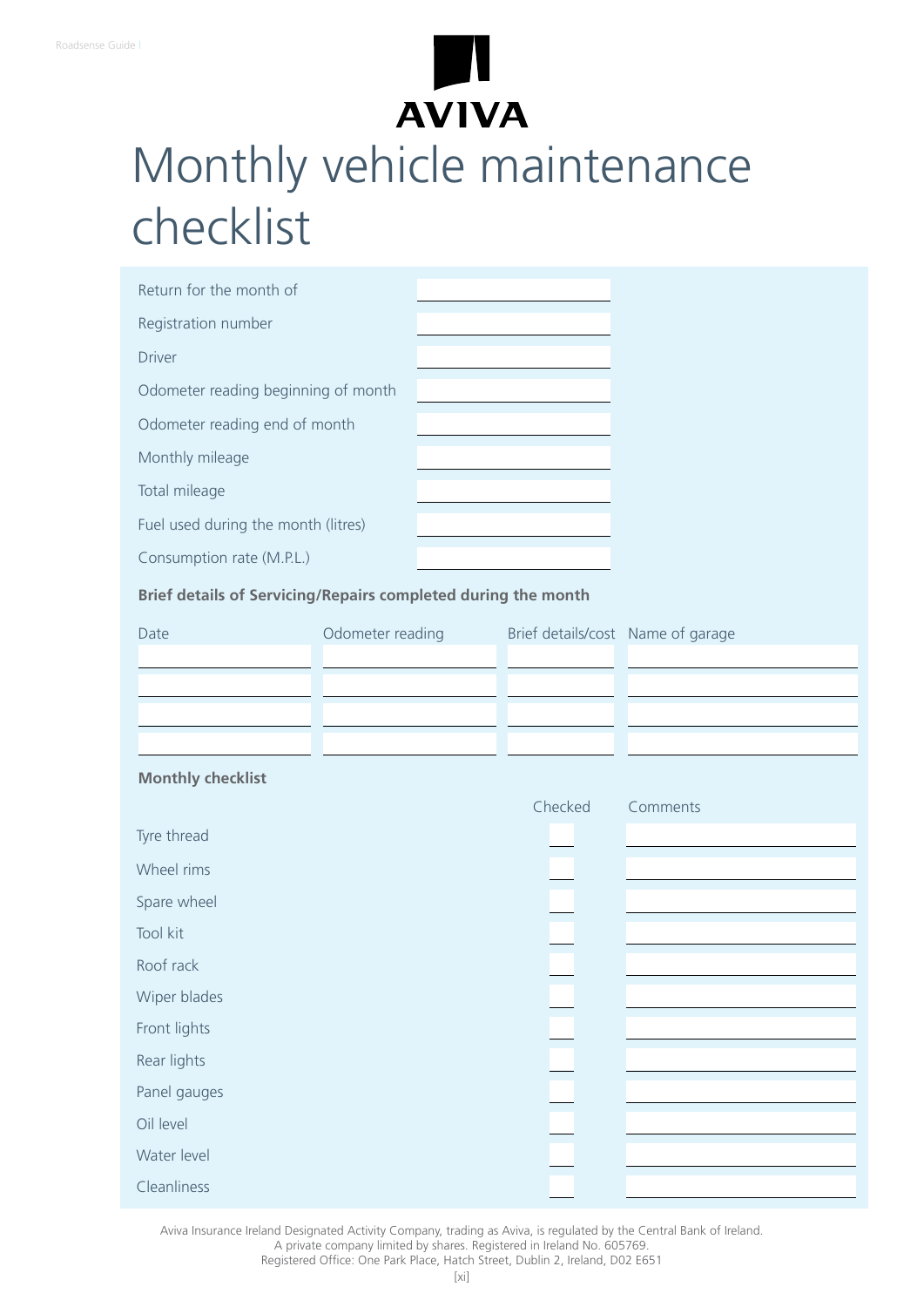

| Condition of vehicle-detail all damage |      |
|----------------------------------------|------|
|                                        |      |
| General remarks                        |      |
|                                        |      |
| Driver's signature                     | Date |
| Manager's signature                    | Date |
|                                        |      |